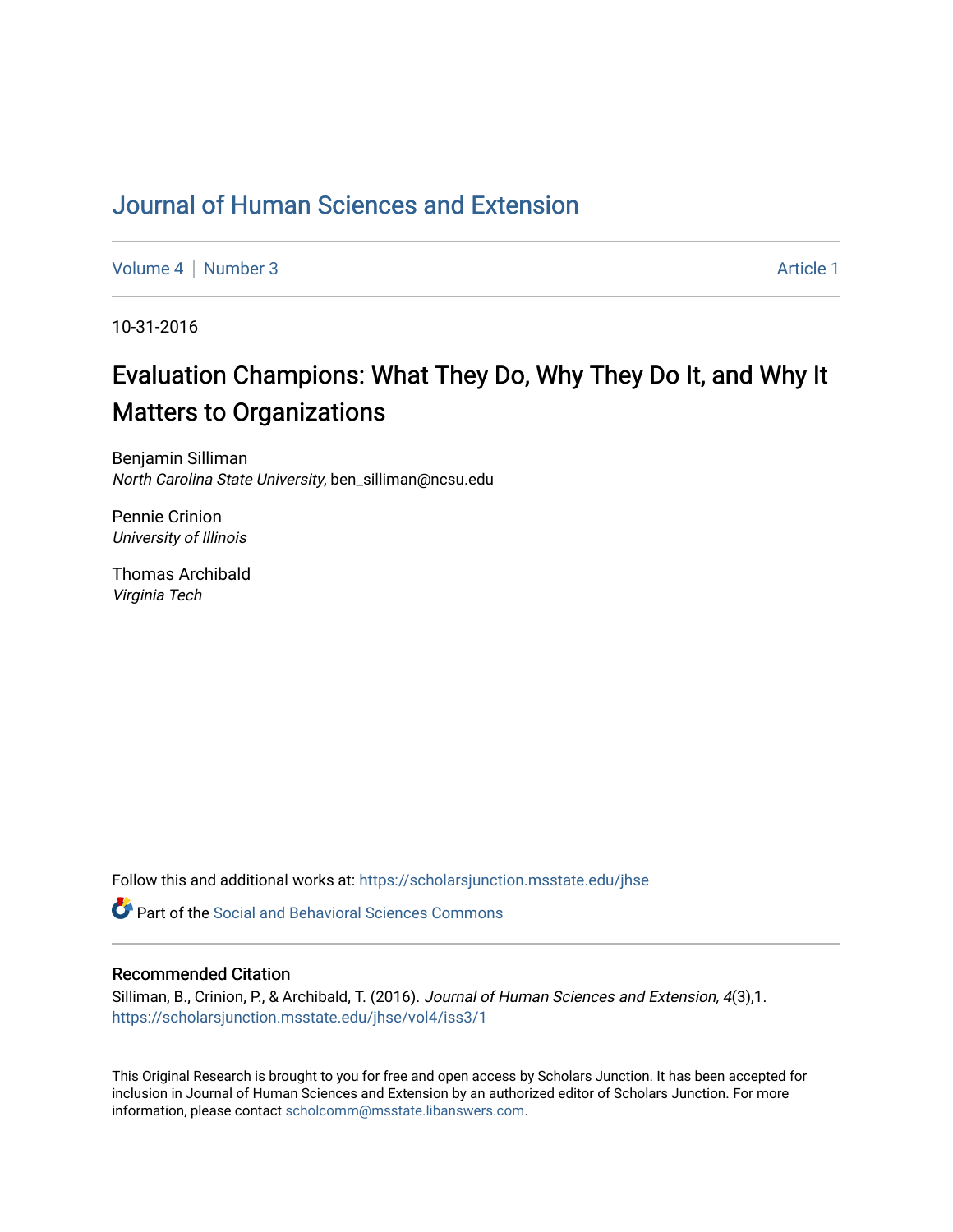## Evaluation Champions: What They Do, Why They Do It, and Why It Matters to **Organizations**

## Acknowledgments

The authors thank Brigitte Scott, Glenn Israel, Nancy Franz, Michael Schulman, Walter Schumm, and the editor for comments and conversations on previous drafts of this manuscript.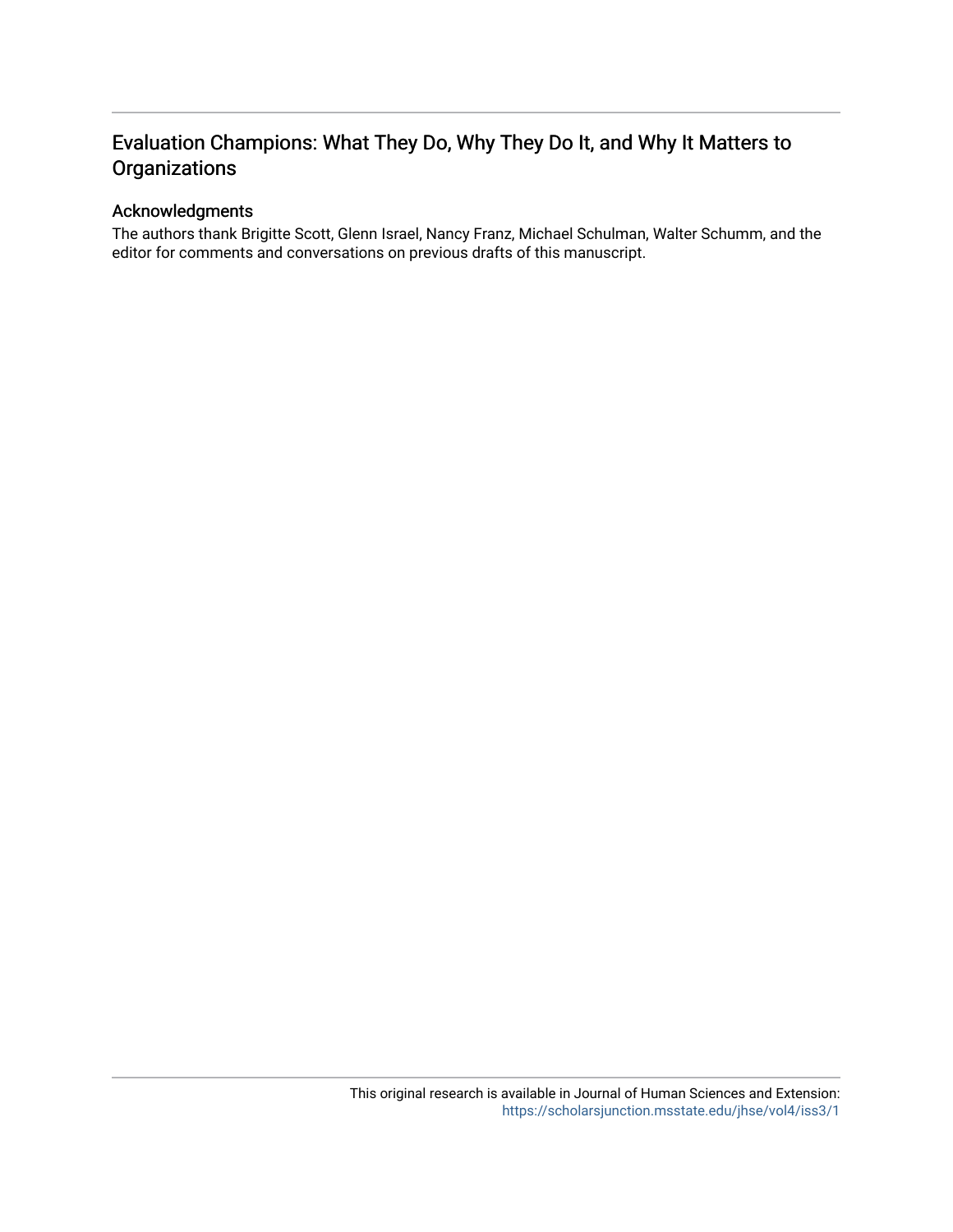# **Evaluation Champions: What They Do, Why They Do It, and Why It Matters to Organizations**

### **Benjamin Silliman**

*North Carolina State University* 

## **Pennie Crinion**

*University of Illinois* 

#### **Thomas Archibald**

*Virginia Tech* 

*Evaluation champions are individuals who serve as catalysts for building evaluation capacity within an organization. They advocate for the importance of program evaluation, model good evaluation behaviors, and mentor their peers in program evaluation skills and competencies. Interviews with 40 peer-nominated champions in four purposively-sampled Extension organizations identified the roles, contexts, and motivations of staff who act as evaluation champions. Findings underline the importance—and the limits—of mentors and project teams in building evaluation capacity in complex organizations. Implications for practice, research, and policy are discussed.* 

*Keywords*: program evaluation, evaluation capacity, evaluation capacity building, organizational learning, evaluation champions

#### **Introduction**

To be effective in diverse, complex, and rapidly-changing environments, individuals and organizations must be able to gather and utilize data on stakeholder needs and program contexts, resources, processes, and outcomes (King & Stevahn, 2012; Leuci, 2012; Patton, 2008; Rowe, 2010; Torres & Preskill, 2001). Thus, evaluation capacity building (ECB), including training staff to think about and do evaluation and structuring systems to facilitate organizational learning and change, is a priority for organizational effectiveness (Bourgeois & Cousins, 2013; King, 2007; Labin, Duffy, Meyers, Wandersman, & Lesesne, 2012; Preskill & Boyle, 2008). However, ECB represents a significant conceptual and logistical challenge in complex organizations (Franz & Townson, 2008; Rennekamp & Arnold, 2009). A key element in the capacity-building process is the emergence of *evaluation champions* (King, 2007; Preskill & Boyle, 2008; Taylor-Powell & Boyd, 2008). Champions are supervisors or peers who act as advocates, facilitators, and role models for evaluation process, with influence ranging from

Direct correspondence to Benjamin Silliman at ben\_silliman@ncsu.edu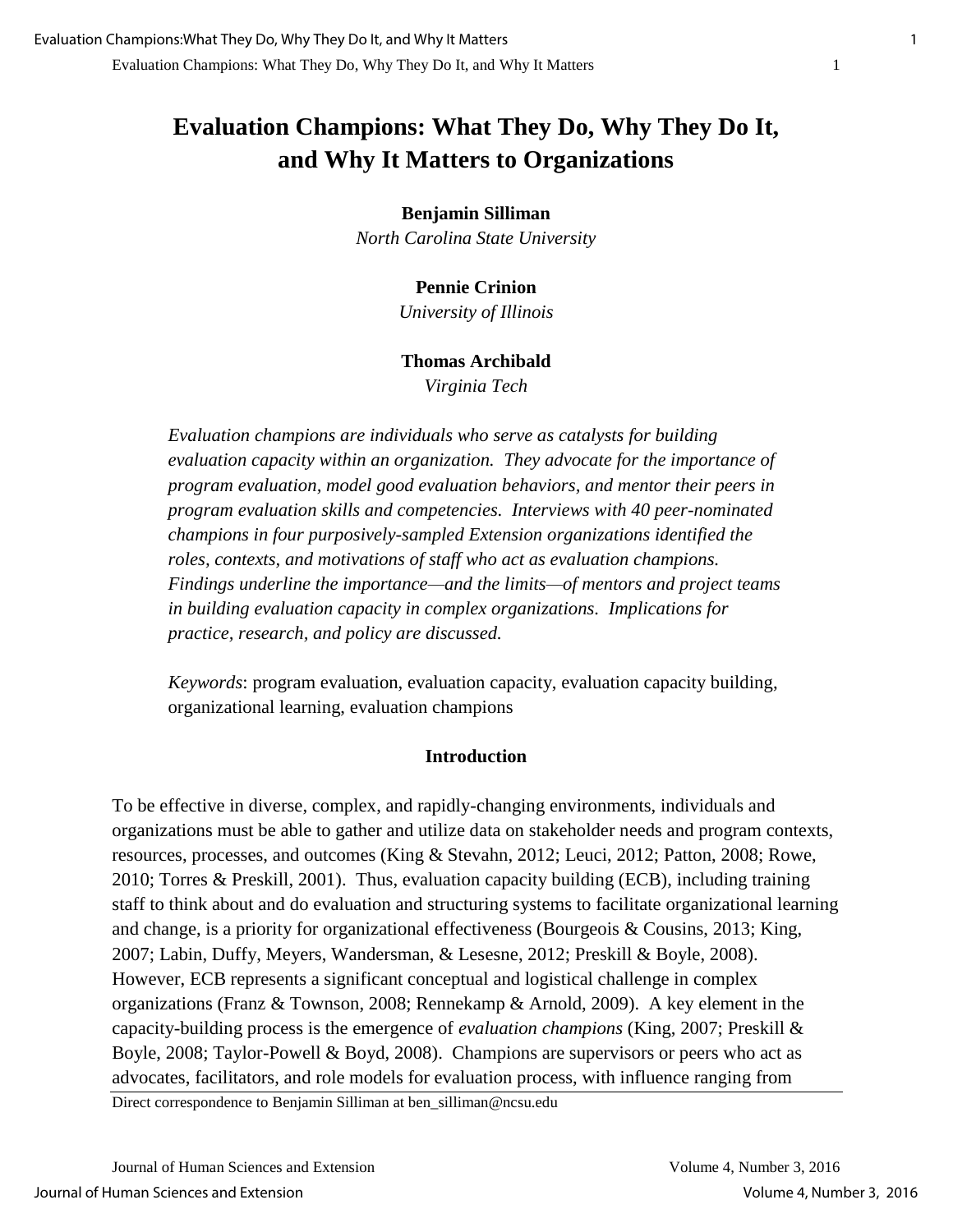encouraging individuals to guiding teams to changing organizational resources and policies. This report describes exploratory research on the experiences of peer-identified evaluation champions in four state Cooperative Extension systems and describes their roles, contexts, and motivations for evaluation practice. The report concludes with discussion of implications for practice, research, and policy.

Community-based government and non-profit programs face increasing demands from funders, clients, and other stakeholders to evaluate the quality and outcomes of their work (Carman, Fredericks, & Introcaso, 2008; Rennekamp & Engle, 2008). A recent survey by the Innovation Network (Morariu, Athanasiades, & Emery, 2012) found that 90% of nonprofits conduct some type of evaluation (vs.  $85\%$  in 2010). Of those responding ( $N = 440$ ), only 29% reported high evaluation capacity. Among nonprofits (Carman, 2007; Surr, 2012) and government agencies (Lamm & Israel, 2013) that survive accountability demands (nonsurvivors are less welldocumented), evaluation often consists of fulfilling performance benchmarks set by funders (e.g., Office of Management and Budget, 1993) rather than a process of building stakeholder support and generating usable data on impact and improvement (Patton, 2008, 2011). Thus, it is not surprising that staff in many nonprofits perceive evaluation as (a) a resource drain and distraction; (b) an external promotional tool; or (c) a strategic tool to manage reporting, regulatory processes, project monitoring, management, and staff performance measurement (Carman et al., 2008; Lamm & Israel, 2013).

Cousins, Goh, Clark, and Lee (2004) observed that organizations cannot sustain the many and varied evaluation activities that support internal effectiveness and external accountability without significant investments in ECB. ECB can address (a) practical use (i.e., design and management of evaluation projects); (b) instrumental use (i.e., accountability and action on recommendations); (c) conceptual use (i.e., education and empowerment of program stakeholders); and (d) process use (i.e., engagement of staff and participants) that may promote broader organizational learning and change (Bourgeois & Cousins, 2013; King, 2007; Patton, 2008; Preskill & Boyle, 2008; Rogers & Williams, 2006; Volkov & King, 2007. Taylor-Powell and Boyd (2008) viewed these tasks as "strengthening and sustaining an organization's capacity to: (a) design, implement, and manage effective evaluation projects; (b) access, build, and use evaluative knowledge and skills; (c) cultivate a spirit of continuous learning, improvement, and accountability, and (d) create awareness and support for program evaluation and self-evaluation as a performance improvement strategy" (p. 56). They argued that in Cooperative Extension, as in other complex systems, ECB involves incidental or serendipitous, as well as intentional goals, processes, context limits and opportunities.

King (2007) identified integration of evaluation process use in everyday activities as the starting point for ECB, with evaluators acting as educators (Cronbach, 1980) facilitating a culture of inquiry and organizational learning. Project teams provide rich contexts for *doing* and *using*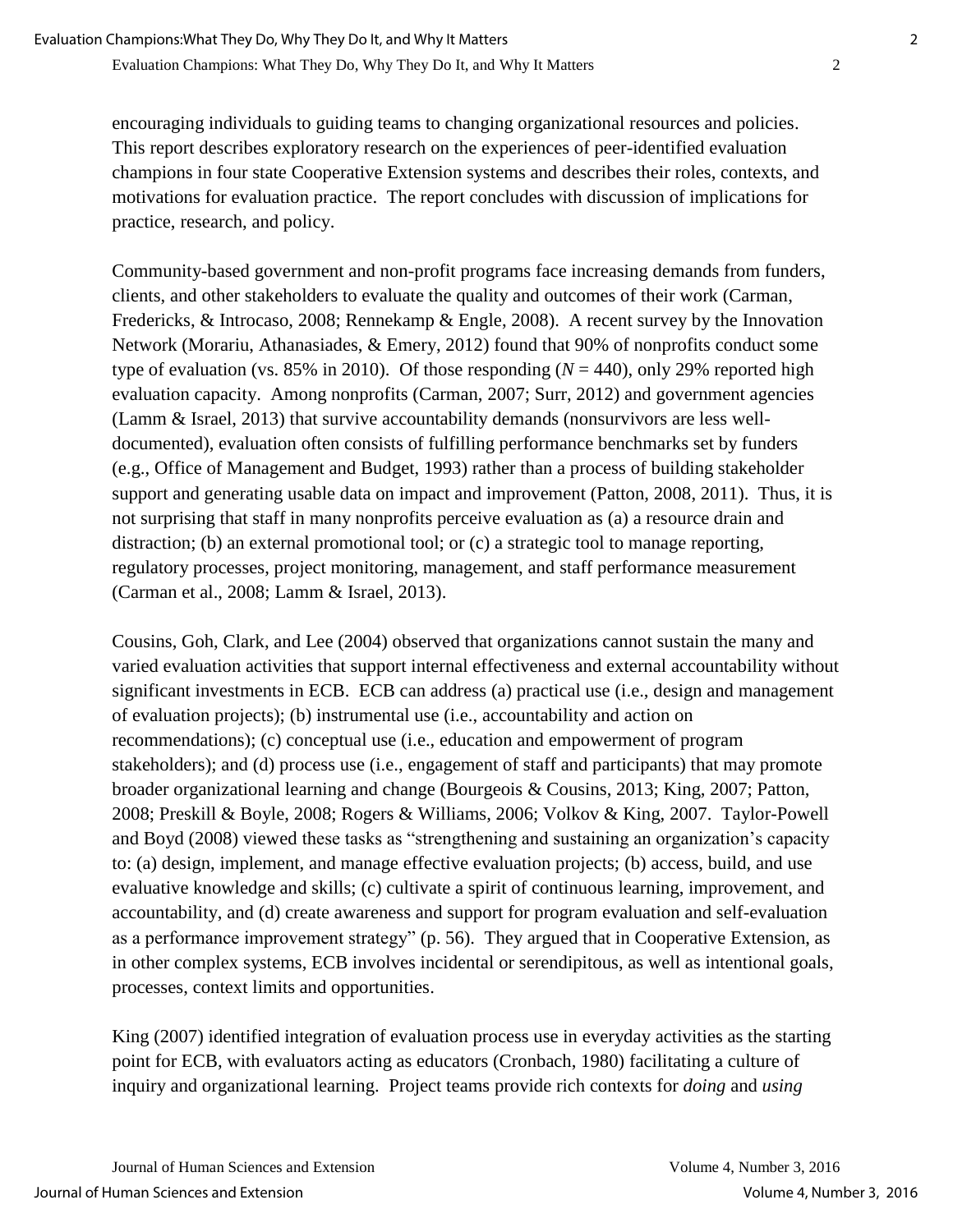evaluation process (Bourgeois & Cousins, 2013; Torres, Preskill, & Piontek, 2005). King (2007) also identified four practice-based indicators of readiness for ECB, including (a) organizational capabilities and expectations, (b) emergence of evaluation champions as advocates and role models, (c) administrative leadership, and (d) policies and practices supporting program and evaluation best practice. Evaluation champions, including supervisors or peers, provide the "personal factor" in ECB (Patton, 2008) by mentoring, engaging and guiding program teams, and influencing organizational practices and policies (Llewellyn, 2013; Preskill & Boyle, 2008; Taylor-Powell & Boyd, 2008), especially when supported by an expert and well-connected advisory team (King, 2007). Since academic and organizational training in program evaluation is still more of the exception than the rule in Extension and similar organizations (Carman et al., 2008; Lamm & Israel, 2013; Taylor-Powell & Boyd, 2008) and short-term, knowledge-oriented training is insufficient to promote flexible use of evaluation skills (Arnold, 2006; Dillman, 2013), formal and embedded systems provide the most practical and efficient means for building or expanding evaluation capacity.

Research on organizational change identifies champions as advocates, practitioners, and trainers among leaders or rank-and-file employees who act as catalysts to learning and innovation through (a) knowledge acquisition (development of skills, insights, relationships), (b) knowledge sharing (dissemination, engagement, collaboration), and (c) knowledge utilization or integration into new situations (Argyris & Schön, 1978; Nevis, DiBella, & Gould, 1995; Senge et al., 1999; Warrick, 2009). Although organizations may equip leaders to champion particular practices designed to enhance values such as efficiency or customer-friendliness, it is often front-line staff with passion for their work who learn, share, and use insights from everyday interactions to improve their work and advance the organization. Innovators and facilitators of adaptation and change typically meet with resistance due to system homeostasis (Senge et al., 1999), yet their experiments and even their errors are critical to making an organization relevant and effective in the context of rapid and complex change.

Despite the benefits of ECB, organizations may limit investments in it due to competing demands, inconsistent administrative support, lack of facilitators, or inadequate infrastructure (King, 2007). Under such circumstances, front-line champions may influence a relatively small circle of colleagues, although administrative champions may still make changes in policies and practices such as training, work teams, reporting, and reward systems (Lamm, Israel, & Harder, 2011; Rennekamp & Arnold, 2009). The challenge for many government and non-profit organizations with marginal evaluation resources and declining fiscal support (Franz  $\&$ Townson, 2008; Lamm & Israel, 2013; Rennekamp & Arnold, 2009) is how to invest strategically in ECB to meet immediate accountability demands while creating a practical and sustainable network for improving staff competencies, programming, and organizational learning.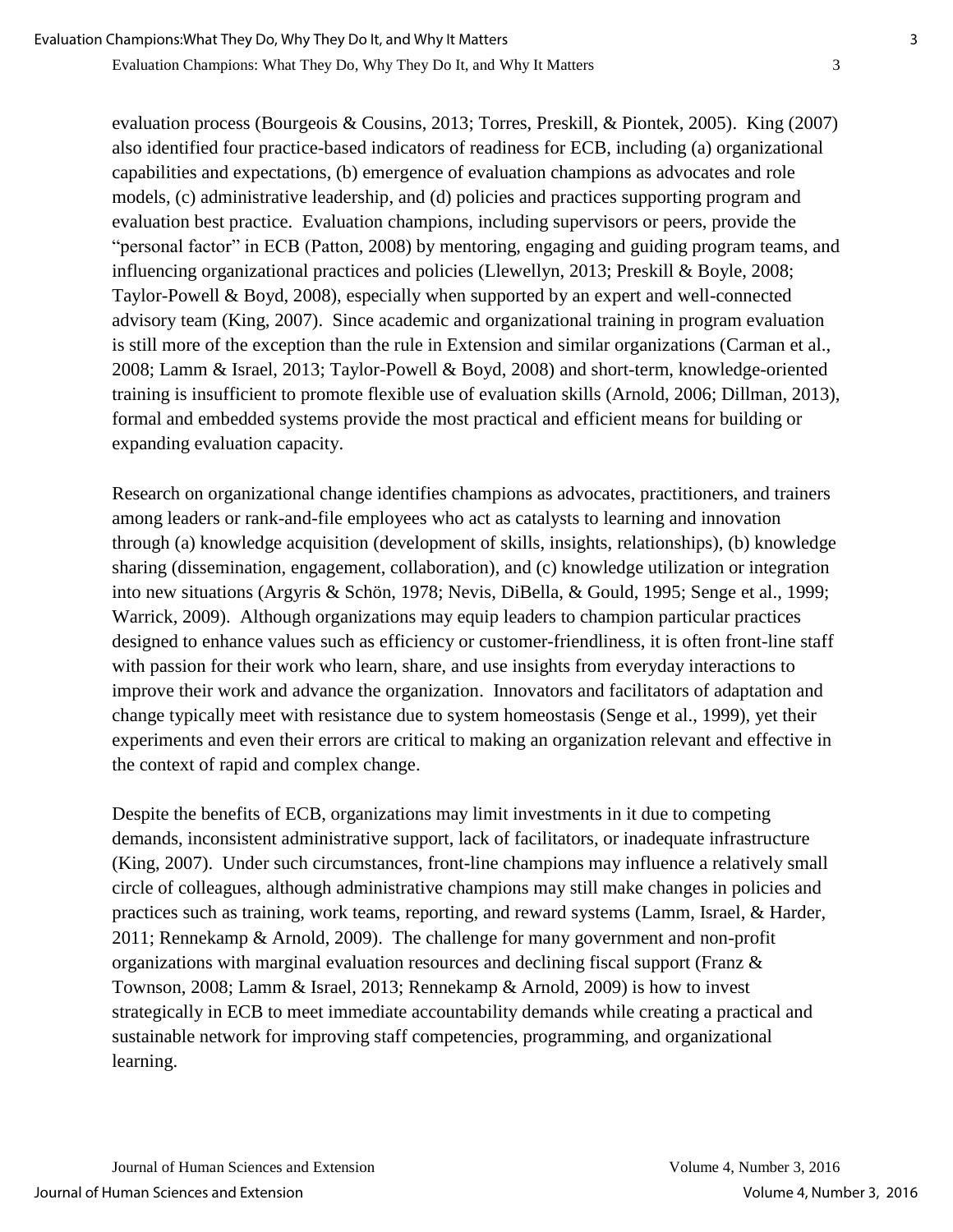Organizational learning research (Argyris & Schön, 1978; Nevis et al., 1995; Warrick, 2009) and practice-based observations of evaluation professionals (King, 2007; Taylor-Powell & Boyd, 2008) identify evaluation champions as organizational assets and catalysts to ECB. However, no prior research explores the existence and experience of evaluation champions in Extension or parallel organizations. If such advocates and practitioners of program evaluation could be identified, understanding their motivation, professional growth, roles, and contexts might provide insight on questions of where to invest in ECB, at least within the Cooperative Extension system.

Cooperative Extension systems engaged in community outreach and technology transfer from more than 100 land-grant universities (National Institute of Food and Agriculture, 2014) have worked to improve evaluation and ECB over the past four decades in response to rising expectations for external accountability, internal program quality, and professional scholarship, despite reductions in governmental support (Rennekamp & Engle, 2008; Taylor-Powell & Boyd, 2008). In 2009, evaluation advocates working through the online eXtension network formed an Evaluation Community of Practice (E-CoP) offering web-based training and support to Extension staff at county and state levels. In 2012, an E-CoP team designed a research study to document the work and assess needs of evaluation champions in order to better understand and serve Extension professionals. This research project did not attempt to determine the number and specific competencies of evaluation champions in the system. Rather, for front-line and state program staff identified as advocates and model practitioners of program evaluation by administrators or evaluation specialists, we were interested in two questions:

- 1. How do evaluation champions promote and practice program evaluation within their organizations?
- 2. What initiated and maintains evaluation champions' motivation to learn, practice, and promote program evaluation?

## **Methods**

An exploratory, qualitative interview design was selected to capture the breadth of contexts, activities, and roles of county- and state-level evaluation champions. This methodological approach was selected because it is well-aligned with the overarching purposes of this study; qualitative data, especially semistructured qualitative interview data, are well suited for exploratory studies aimed at developing a nuanced understanding of people's experiences with a given phenomenon (Creswell, 1998). This methodological approach is also consistent with the researchers' espoused epistemological stance for this study, which is a pragmatist, constructivist epistemology with elements of critical realism (Creswell, 1998; Miles & Huberman, 1994).

In terms of researcher subjectivity and reflexivity, all three authors are Extension evaluation specialists who work to support ECB, often by working with evaluation champions, in our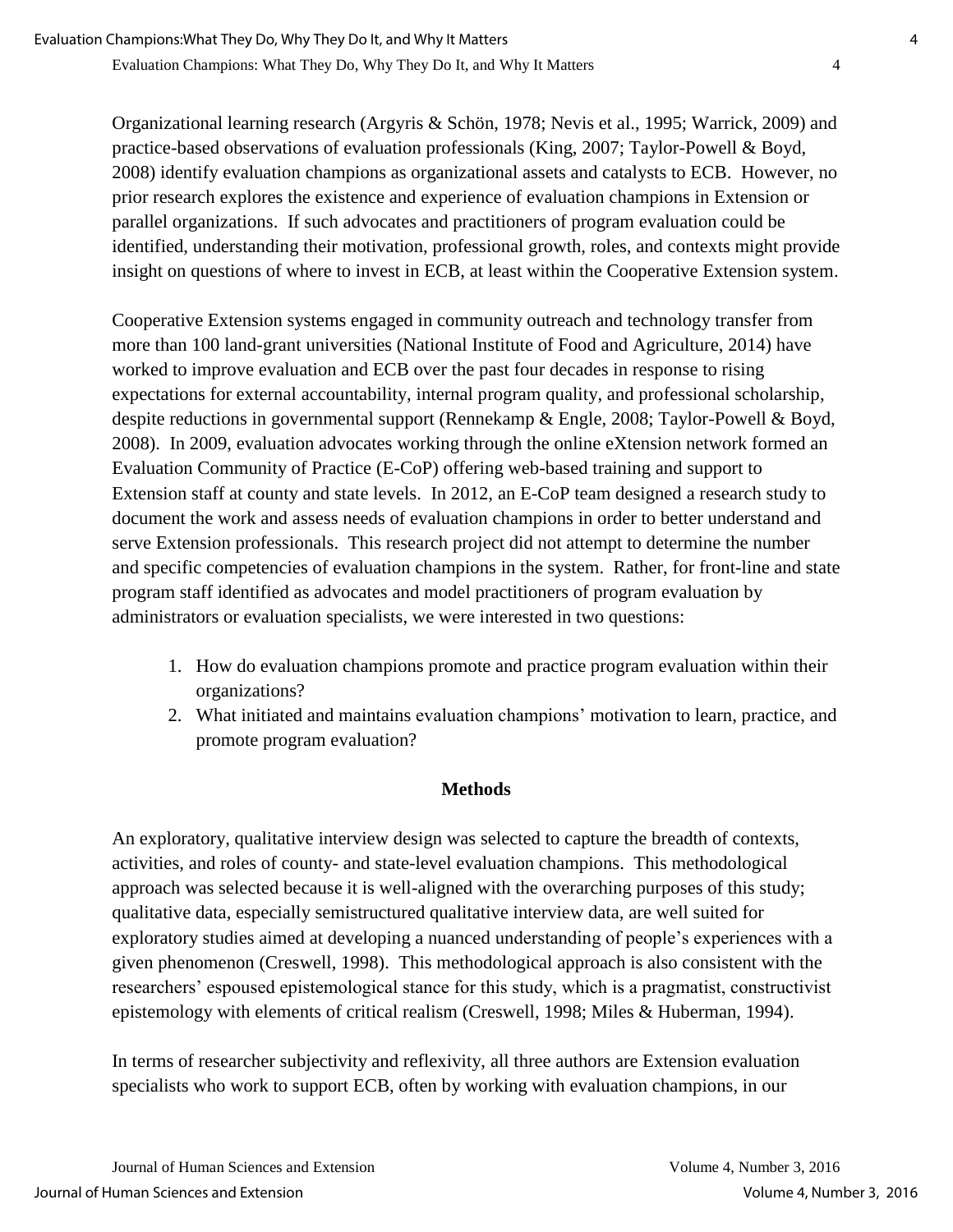respective states. As such, while we seek to better understand evaluation champions, our positionality also predisposes us with a positive bias about them, and we have numerous anecdotes and preconceived notions about the experiences, roles, and needs of evaluation champions. Throughout this study, we have attempted to use this positionality as a productive heuristic guide rather than letting it compromise the trustworthiness of the study.

## **Sampling**

A purposive sampling strategy was used to select one state Extension program in each of four Extension regions (i.e., Northeast, Southern, North Central, and Western). We do not report the names of the states to help ensure the confidentiality of participants in this study. Larger state programs were selected in order to ensure a sufficient number of respondents across a range of disciplines. Either via email or at state-wide in-person Extension events, evaluation specialists, administrators, and agents in each state nominated up to ten champions based on their advocacy, practice, and/or training efforts for program evaluation, continuing the purposive sampling at the level of individuals.

As this was an exploratory study, the selection of individual participants was purposefully open, without predetermined specific criteria for what constitutes an evaluation champion. Respondents were contacted by the authors and recruited into the study consistent with protocols approved by the Human Subjects Boards of the lead institutions. Almost all invited champions elected to participate in the study (five potential participants elected not to participate because of being too busy or being on maternity leave). Overall, the 40 champions, including 15 males and 25 females, had an average of 15 years of experience, with a state average range of 11.8 to 18.8 years, and an individual range of experience from 2 to 35 years. Champions represented all major Extension programs, with 18 having some responsibilities in 4-H; 17 in Agriculture and/or Natural Resources; 12 in Family and Consumer Science, Nutrition, or Health; and 4 in Community Development. The group of champions consisted of specialists and agents, representing various administrative positions within their respective Extension system, though the majority were county-based agents. In total, there were 6 state or county administrators, 6 state specialists/assistants, and 28 field agents in our sample.

## **Data Collection**

During initial phases of the development of this study, five Extension evaluation professionals (all affiliated with the E-CoP) brainstormed items for the semistructured interview protocol used in this study. A list of the 13 items included in the final protocol is included in the Appendix.

Two of the authors (BS and PC) conducted all interviews (with three states' interviews conducted by BS and one by PC). As longstanding evaluation practitioners, the researchers have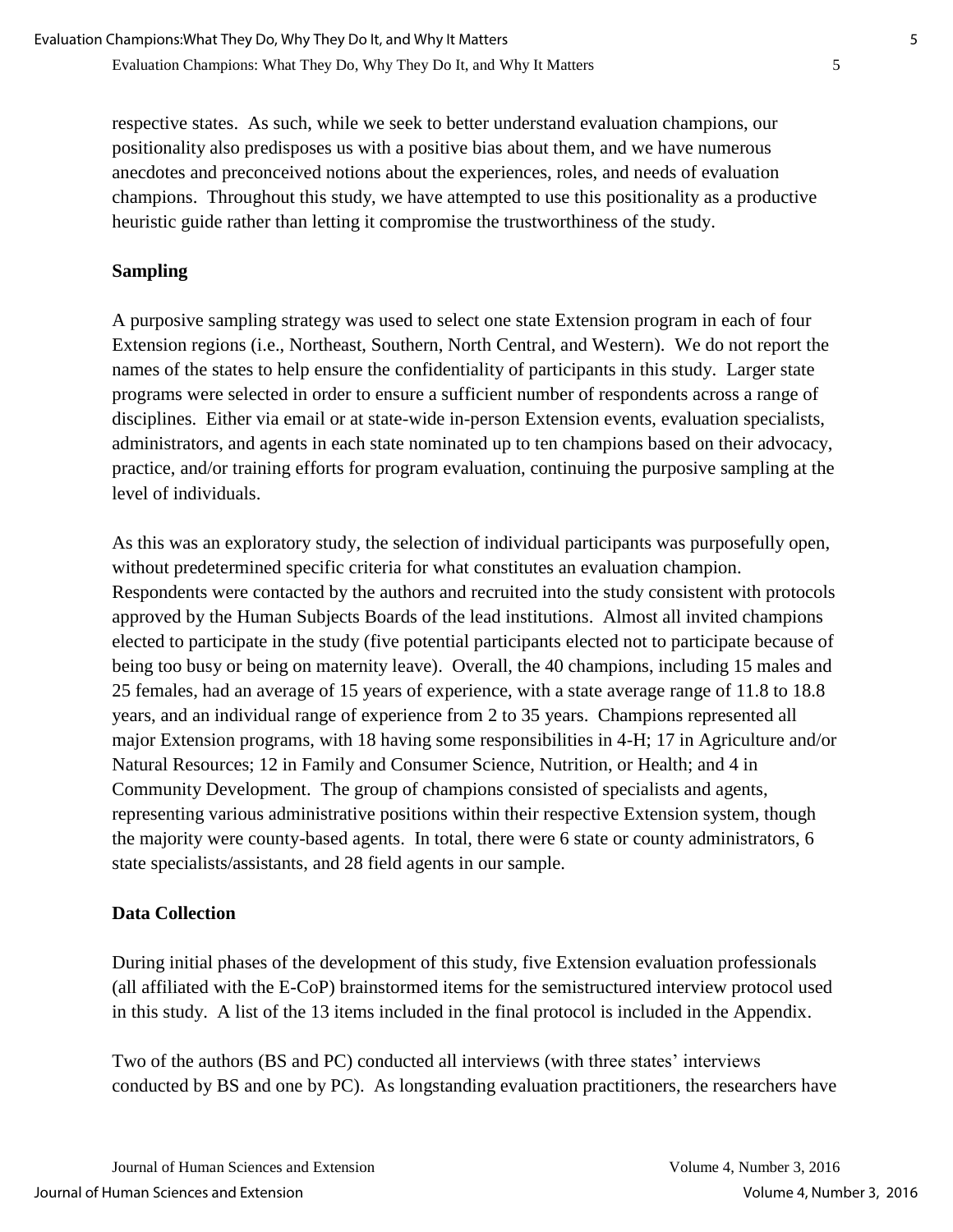extensive experience conducting interviews. The interviewers built rapport with interviewees through their shared participation in the same professional system, the Cooperative Extension system. In some cases, the interviewer knew the interviewee personally. Across the four states, 40 semistructured interviews were conducted by phone between July 2013 and May 2014. Interviews lasted 30 to 45 minutes.

In most cases, to balance feasibility and precision, interviews were not audiorecorded, but extensive notes (including verbatim quotes) were typed by the interviewer during the interviews (Kvale & Brinkmann, 2008; Tessier, 2012). In one state, interviews were audiorecorded. In order to improve accuracy of interview notes, interviewers conducted immediate member checks with participants by paraphrasing their responses during the interviews. In addition, completed and edited interview notes were shared with interviewees for formal member checking, with roughly 20% of participants suggesting minor changes to the interview notes.

## **Analysis**

All three authors conducted the analysis of the data. A general inductive approach was used. This approach is an "easily used and systematic set of procedures for analyzing qualitative data that can produce reliable and valid findings" (Thomas, 2006, p. 237). It serves to:

(a) condense raw textual data into a brief, summary format; (b) establish clear links between the evaluation or research objectives and the summary findings derived from the raw data; and (c) develop a framework of the underlying structure of experiences or processes that are evident in the raw data. (Thomas, 2006, p. 237)

First, an initial coding dictionary was created as a separate Word document with a priori codes based on the objectives of the study and the items in the interview protocol. This coding dictionary included the code's name, identification number (for quick reference while coding), and a brief description or definition. Data were managed by entering each discreet phrase or sentence into an Excel database, where each phrase or sentence occupied a row, and potential codes were represented in the columns. In any analysis of interview data, there is a decision to be made between proceeding horizontally complete interview by interview, or vertically by variable or item. In this study, data management and analysis proceeded item by item, rather than interviewee by interviewee. This approach, discussed by Kvale and Brinkmann (2008), offers the advantage of allowing the coder to become immersed in the codes associated with a given item, thus increasing the likelihood for consistency in coding. This approach does, however, have the limitation that the narrative nature of the individual interviewee's data can be disrupted. Given the objectives of this study and its underlying epistemological and methodological framing, the item by item analysis was the most appropriate option.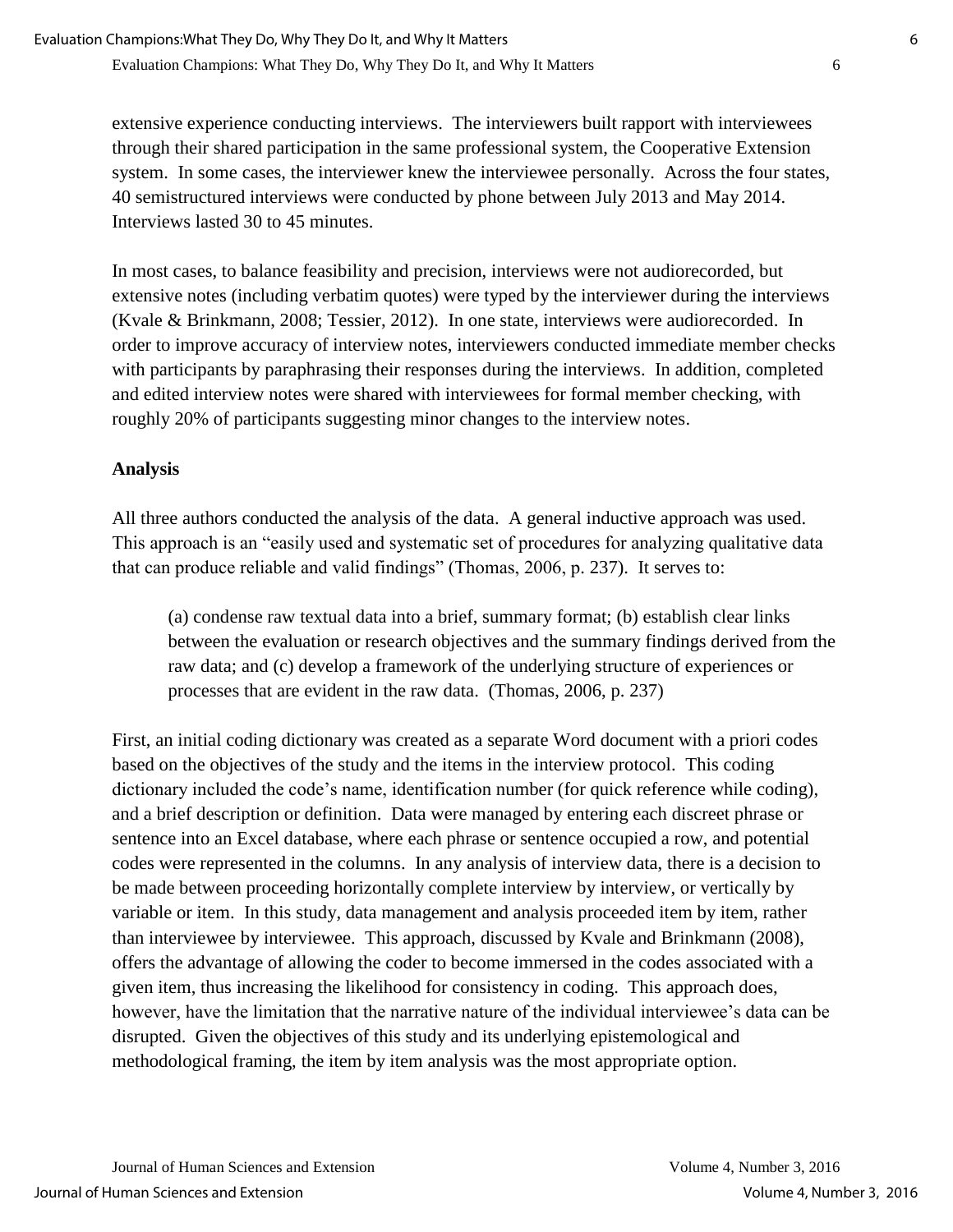The three authors assigned items for analysis between them such that each of the 13 items was coded by two researchers, with different permutations of paired researchers working to analyze each item. The coders first coded assigned items on their own by reading each interviewee response to that item and then assigning it with one or more of the established codes. Emergent codes were also identified during coding; in such instances, the code book for the affected item was updated, and like with the constant comparison method of grounded theory (Charmaz, 2014), data which had already been coded before the addition of the new emergent code were reread and if required, recoded to include the new code.

The pairs of coders then met to discuss any discrepancies and to ultimately come to consensus. In most cases, this co-coding activity led to changes in the coding of one coder only if she or he had omitted a code which was later deemed pertinent and appropriate. In very few cases, the two coders disagreed slightly and dialogued until consensus was reached. Finally, all three researchers met repeatedly to identify typical and distinctive themes in each item, noting illustrative quotations, examples, and contexts. As a pragmatic constructivist study, positivist notions of validity and reliability are not applicable. Rather, we endeavored to ensure the quality (i.e., credibility and provisional transferability) of our inquiry through feedback (including technical and reflexive member checks), "rich" (highly detailed) data, peer debriefing, and constant comparison (Maxwell, 1996; Mertens, 2005).

## **Results**

Qualitative content analysis enabled us to identify themes related to each research question, as described below, with key quotations and themes summarized in tables.

## **Question 1: Champions' Promotion and Practice of Evaluation**

**Program evaluation roles.** Consistent with practice observations (King, 2007; Taylor-Powell & Boyd, 2008), champions served at all organizational levels and varied in experience, academic discipline(s), and practice networks. Most engaged in roles as advocates, practitioners, and trainers with varying frequency, with specific activities reflecting the responsibilities, contexts, and experience as recalled in the open-ended question format.

**Advocacy.** "Speaking up for the cause" was perhaps the best-recognized role of a champion, evident in respondents' *talk* about evaluation and more frequent *actions* as monitors, models, and mentors, as illustrated by their statements in Table 1. Relatively few respondents described themselves as vocal "cheerleaders," yet most persistently reminded administrators, advisory groups, project teams, professional groups, individual coworkers or supervisees to invest time, resources, and gain rewards from skill-building and practice in evaluation. Reasons for advocating evaluation most often focused on funding or accountability, helping clients and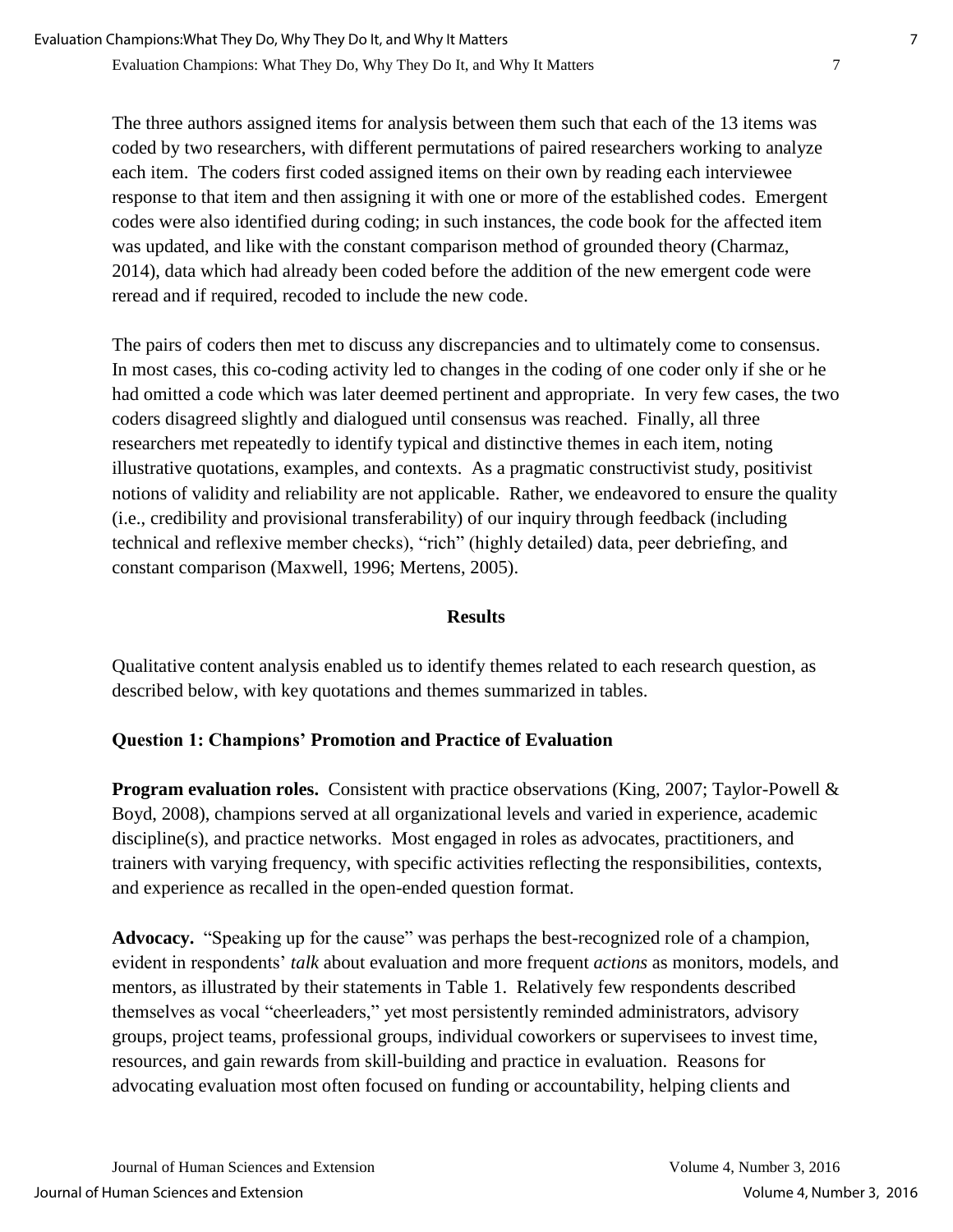others see program impact, improving program quality, and learning about program subject matter. Both the few with "official" roles in evaluation (e.g., administrators, specialists) and peer advocates emphasized "improving practice" and "making a difference" in clients' lives over simply meeting organizational expectations.

Talk and action most often took place in practical contexts, such as project teams, where champions demonstrated the value of evaluation in program process by leading needs assessment, planning, monitoring, and reporting activities. Concurrently, they used these processes to engage and educate target audiences, staff, and funders about a program's purpose, potential, and impact. Although the quality and effects of advocacy were not a focus of this study, respondents' comments suggested that talking about evaluation helped sustain awareness, training priorities, and to a lesser extent, organizational practices in evaluation. Advocacy actions, perhaps because they were focused in project teams, were more often connected to changes in individual and project group practice than large-scale organizational change.

| <b>Question</b>         | Quotation                                                                                                                                                                    | <b>Theme</b>                                                              |
|-------------------------|------------------------------------------------------------------------------------------------------------------------------------------------------------------------------|---------------------------------------------------------------------------|
| <b>Advocacy/Talking</b> | I meet with other supervisors and remind<br>them of the importance of evaluation and<br>advocate for evaluation when we choose staff<br>training priorities.—county director | Supervisor/peer influence,<br>importance, training decisions              |
|                         | I wanted the funder to see what we were<br>accomplishing. - county director                                                                                                  | Stakeholder influence,<br>demonstrating accountability                    |
|                         | To motivate myself and others, I remind them<br>that it is important to show impact to retain<br>funding or receive promotions and awards.—<br>county director               | Self/peer influence, importance<br>for funding, promotion,<br>recognition |
|                         | As the statewide community development<br>coordinator[I] encourage professional<br>development in evaluation.—county agent                                                   | Peer/organizational influence,<br>program role, training decisions        |
| <b>Advocacy/Action</b>  | Last year I helped a staff member gain<br>evaluation data from youth and adults in a<br>livestock program.-county director                                                   | Peer influence, program context                                           |
|                         | I tend to be the one who develops the<br>evaluation for multi-county efforts.—county<br>agent                                                                                | Peer influence, active<br>contribution, project team<br>context           |

*Table 1. Advocacy for Evaluation Comments by Theme*

**Practice.** Champions gained experience and credibility with peers and clients by practicing what they advocated. As indicated above, advocacy and practice roles were conjoint but distinctive themes. Practice descriptions more often focused on process, *how evaluation was practiced*, than how many reports were produced or how many years were invested. Practice emphasis incorporated thinking, initiating, measuring, and using data to add value to peers' or clients' learning. Comments illustrating these processes are featured in Table 2.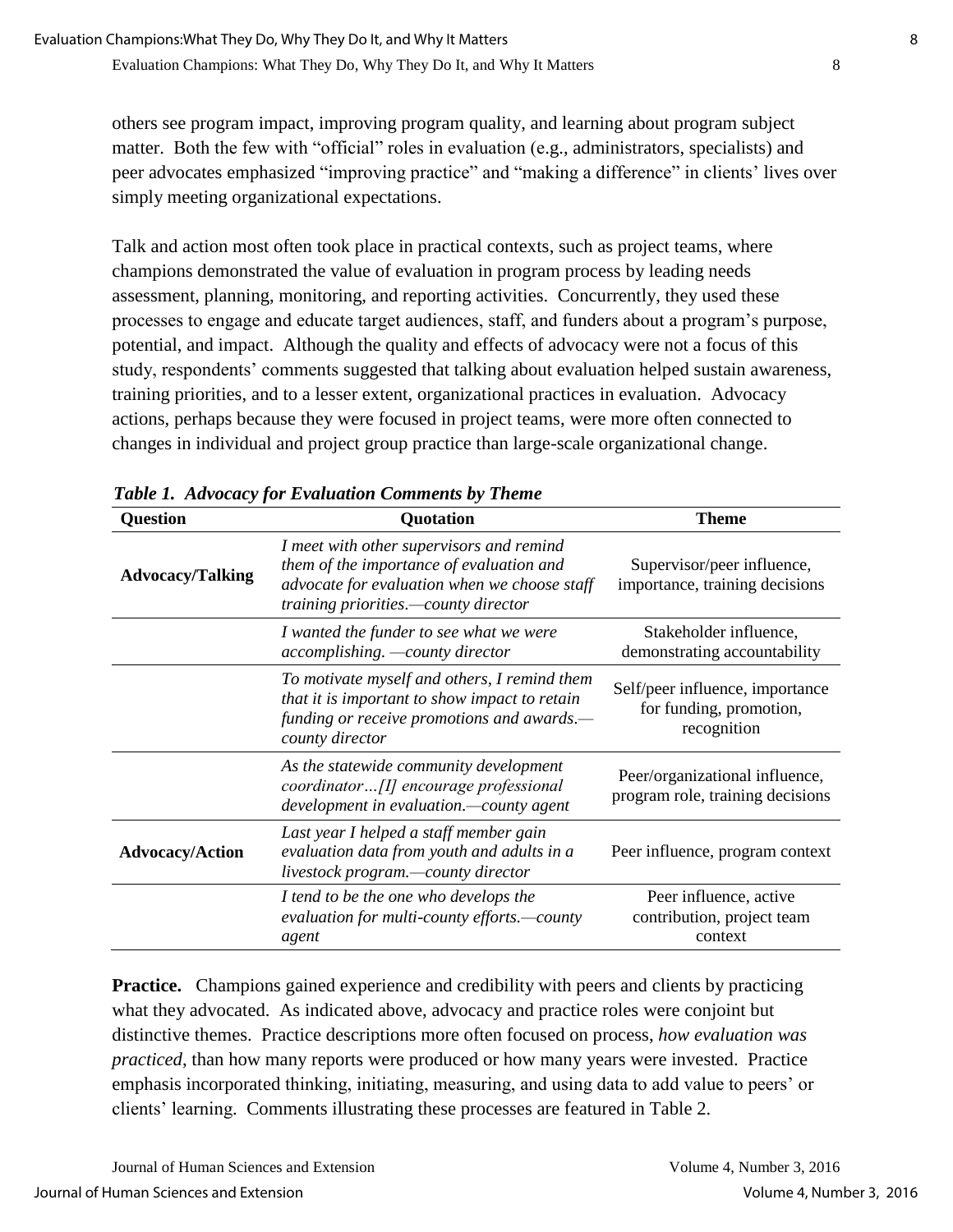Several champions described *evaluative thinking* as an extension of their personality, training, and/or programming experience. Consistent with Douglah (1998), they viewed action-andreflection as consistent with Extension practice and inquiry in their discipline. They viewed systematic, utilization-focused evaluation as enhancing program practice. Evaluative thinking was also evident in guidance offered to others for (a) developing logic or pathway models, (b) assessing needs and focusing evaluation questions, or (c) examining measurement effectiveness.

Champions *managed* evaluation by engaging campus experts, community partners, and funders, and by working in project teams. They also maximized efficiency by focusing evaluation on priority programs, using reliable common measures, and adapting technology to enhance data collection and analysis. Consistent with, and perhaps as a consequence of, rigorous thinking and management, they gave careful attention to *measuring outcomes* rather than simply counting participants. Many also documented program quality or fidelity. Relatively few developed tools, but most mastered existing evaluation tools, especially surveys, but also used checklists, journals or log-books, interviews and focus groups, concept maps, observations, and testimonials. Several respondents used follow-up or longitudinal methods in addition to pre/post measures. A few developed or used cost-benefit measures. Those who worked intensively (e.g., singular focus for three months or more) and/or extensively (e.g., consistent priority over time) were most likely to report that they created, extended, or enhanced evaluation tools. Those who moved from project-to-project most often searched for and utilized existing instruments. In general, the wider the diversity of projects in which champions were involved, the greater the diversity of methods they mentioned and the more often evaluative thinking was evident in questions such as, "Which method fits what we want to know about this program?"

Evaluation champions were intentional in designing evaluation and in *using* evaluation data. Although keenly attuned to organizational reporting requirements and procedures, champions were principally self-motivated. Their priorities focused on using evaluation process and data to improve programs, improve their own program delivery skills, help program staff and clients succeed, and effectively interpret program goals and results for stakeholders. In the process of improving how they practiced evaluation, champions developed a greater understanding of the purpose of evaluation, the programs, and subject areas to which evaluation was applied. For many respondents, evaluation practice led to a deeper understanding of organizational mission, stakeholders, and the evaluation process itself, as reflected in this comment:

Looking at evaluation from a broader perspective I could see that it was not just 'bean counting' but could help me, my supervisor, and the system to understand stakeholder needs and Extension impacts better and decide what programs should be continued or modified. (County agent)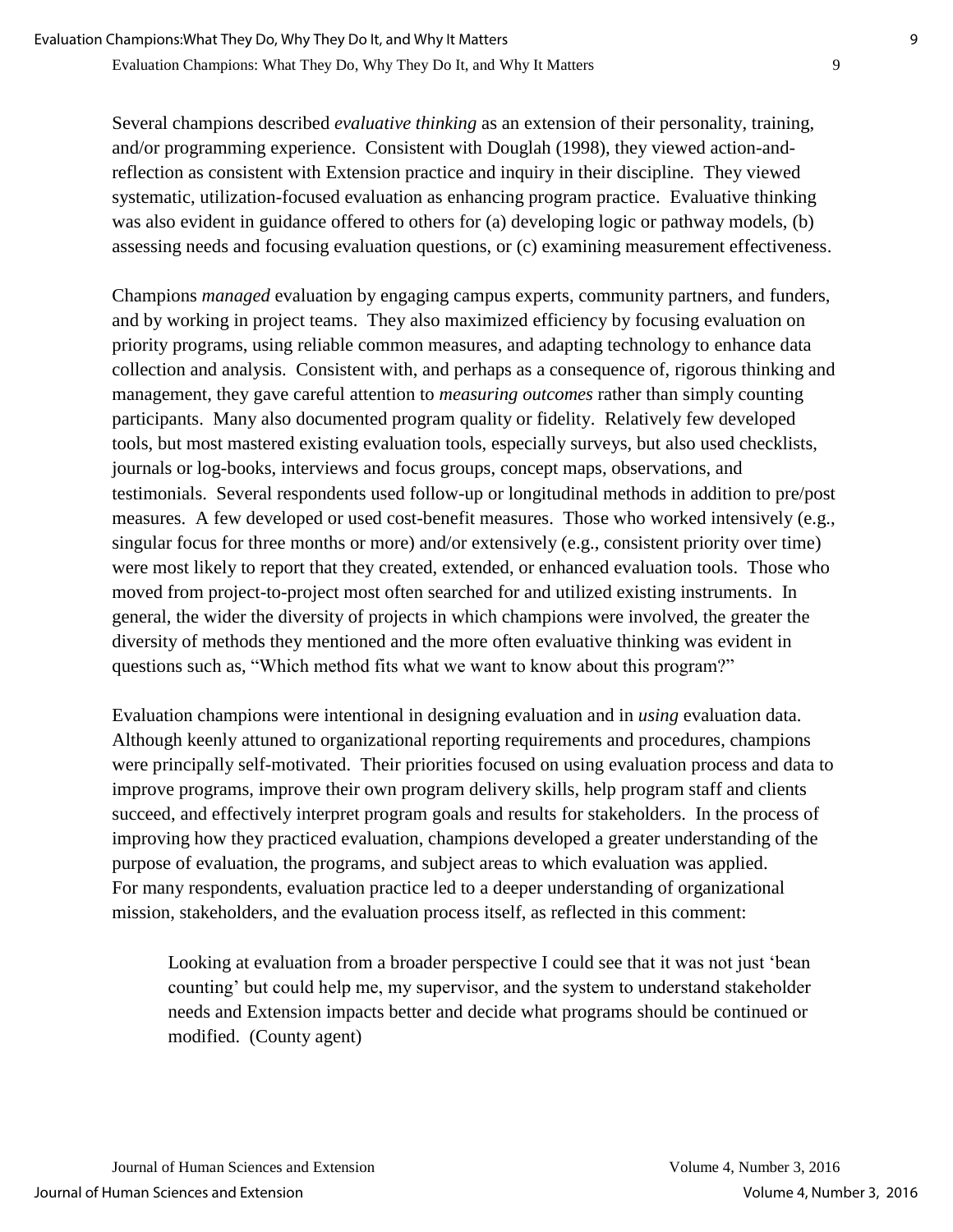| Question                      | Quotation                                                                                                                                                    | <b>Theme</b>                                                                                      |
|-------------------------------|--------------------------------------------------------------------------------------------------------------------------------------------------------------|---------------------------------------------------------------------------------------------------|
| Practice/<br><b>Thinking</b>  | I tend to be a science person and think about<br>how and why things work, so evaluation is a<br>natural part of science and Extension.-<br>county agent      | Identity/training, evaluative<br>thinking, programming process,<br>organizational strategies      |
|                               | I have a background in ethnography which I<br>use to design group interviews.-county<br>director                                                             | Identity/training, evaluative<br>tools, program process                                           |
|                               | Significant insight for [4-H] agents is that<br>they are already doing evaluation as part of<br>their youth program interactions.-state<br>program assistant | Observation from training,<br>programming process                                                 |
| Practice/<br><b>Managing</b>  | I have partnered with faculty and their<br>students in applied research fields at the<br>university on several projects.-community<br>development agent      | Engaging experts, working in<br>teams                                                             |
|                               | I don't do evaluation in all my programs, but<br>do apply it to my priority programs.—county<br>agent                                                        | Efficiency-via-program priorities                                                                 |
|                               | I have talked [with team partners] about<br>techniques for using my cell phone to keep<br>track of numbers and reporting.—county<br>agent                    | Engaging peers, working in<br>project teams, efficiency-via-<br>technology                        |
| Practice/<br><b>Measuring</b> | I am always trying to design tools that<br>capture the right information.-county<br>agent                                                                    | Measurement-focused,<br>stakeholder-focused                                                       |
|                               | I developed a calculator that shows the<br>dollar value for benefits of IPM training used<br>by Ag agents statewide.—county agent                            | Measurement-focused,<br>stakeholder-focused, common<br>measure-focused                            |
|                               | In 4-H livestock with novice learners, I<br>evaluated what they knew before, during,<br>and afterthen tracked 3-10 years and<br>measured.-county agent       | Measurement-focused,<br>longitudinal focus                                                        |
| Practice/<br><b>Using</b>     | I implement evaluations to determine how to<br>improve learning experiences for<br>participants.—county agent                                                | Stakeholder-focused, quality<br>(and presumably outcome)-<br>focused                              |
|                               | That [program] value is recognized in the<br>individual stories, testimonies, quotes, and<br>capturing themes from focus groups.—county<br>agent             | Measurement-focused,<br>stakeholder [esp. participant]-<br>focused, interpreting program<br>value |
|                               | I like putting information into chart form for<br>others to better understand how we did.—<br>county agent                                                   | Stakeholder-focused,<br>interpreting program value                                                |

*Table 2. Evaluation Practice Comments by Theme*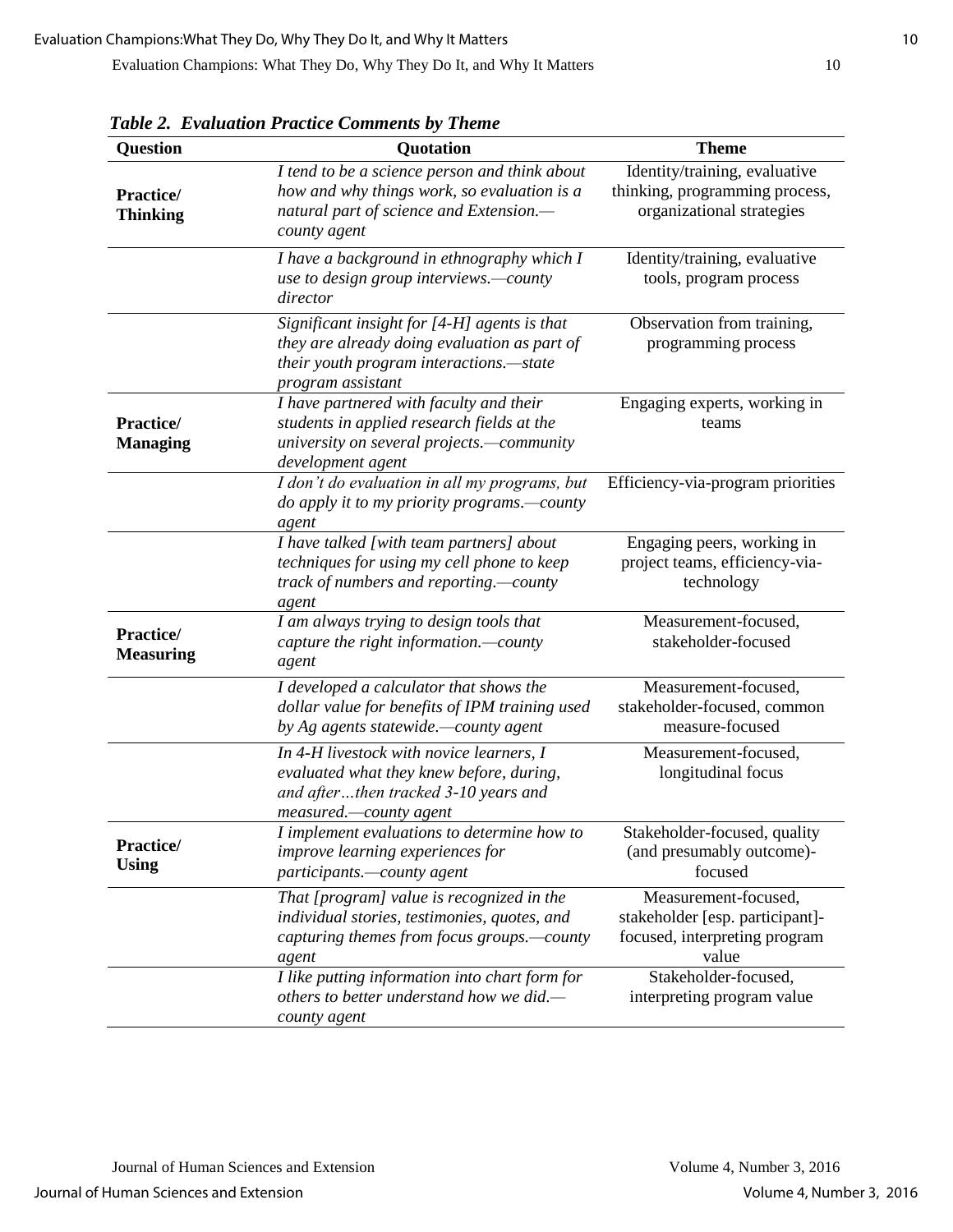**Mentoring and training.** For many champions, a reputation for evaluation practice opened opportunities for short- or long-term *mentoring* and *training* with peers, including supervisees or coworkers, most often in the context of project teams (see Table 3). Mentoring or team coaching typically utilized "teachable moments" in contexts of professional development (e.g., career start or promotion), project evolution (e.g., transition from output to outcome to reporting), and organizational learning (e.g., generating, training, and archiving logic models, measures, and reporting templates). Champions also advocated for and contributed to professional (disciplinebased) organizations at local, state, and national levels through online or conference workshops. Many training events addressed multiple areas, but topics most often cited were planning, methods, and evaluation use, with design, data collection, and reporting cited less often. Many champions had been mentored by or worked closely with evaluation specialists or faculty as part of a formal or informal training team. In settings with more limited expertise, champions facilitated training events themselves. The most enduring theme across advocacy, practice, and training experiences was champions' *passion* for evaluative thinking and making a difference with people.

| <b>Question</b>                          | <b>Quotation</b>                                                                                                                                                                         | Theme                                                                                              |
|------------------------------------------|------------------------------------------------------------------------------------------------------------------------------------------------------------------------------------------|----------------------------------------------------------------------------------------------------|
| Training/<br><b>Mentoring</b>            | I supervise and mentor staff and require<br>them to do projects. We start with logic<br>models and identify appropriate points in a<br>program to conduct evaluation.-county<br>director | Supervisor influence,<br>evaluation skills in program<br>context, program process                  |
|                                          | I am mentoring three others preparing their<br>promotion papers. —county agent                                                                                                           | Peer influence through<br>mentoring, promotion help                                                |
|                                          | I involved 4-H volunteers in developing [a<br>measure] and imagining where and how it<br>could be implemented.—county agent                                                              | Professional influence with<br>volunteers, measurement-<br>focused, program process and<br>context |
| Training/<br><b>Leading</b><br>Workshops | At our state conferences, I offer workshops<br>on evaluation and model our practice with<br>agents.—state program assistant                                                              | Peer influence through training<br>workshops, state level                                          |
|                                          | Taught [multiple evaluation topics] in a few<br>webinars at the state and national level.—<br>state program assistant                                                                    | Peer influence through training<br>workshops, national level                                       |

*Table 3. Training-Related Comments by Theme*

## **Question 2: Champions' Initial and Sustained Motivation to Evaluate**

The journey toward becoming an evaluation champion began in graduate school for a few and inspired a return to formal coursework for a few others. More typically, champions learned evaluation skills through mentoring and project team experiences, then gradually accumulated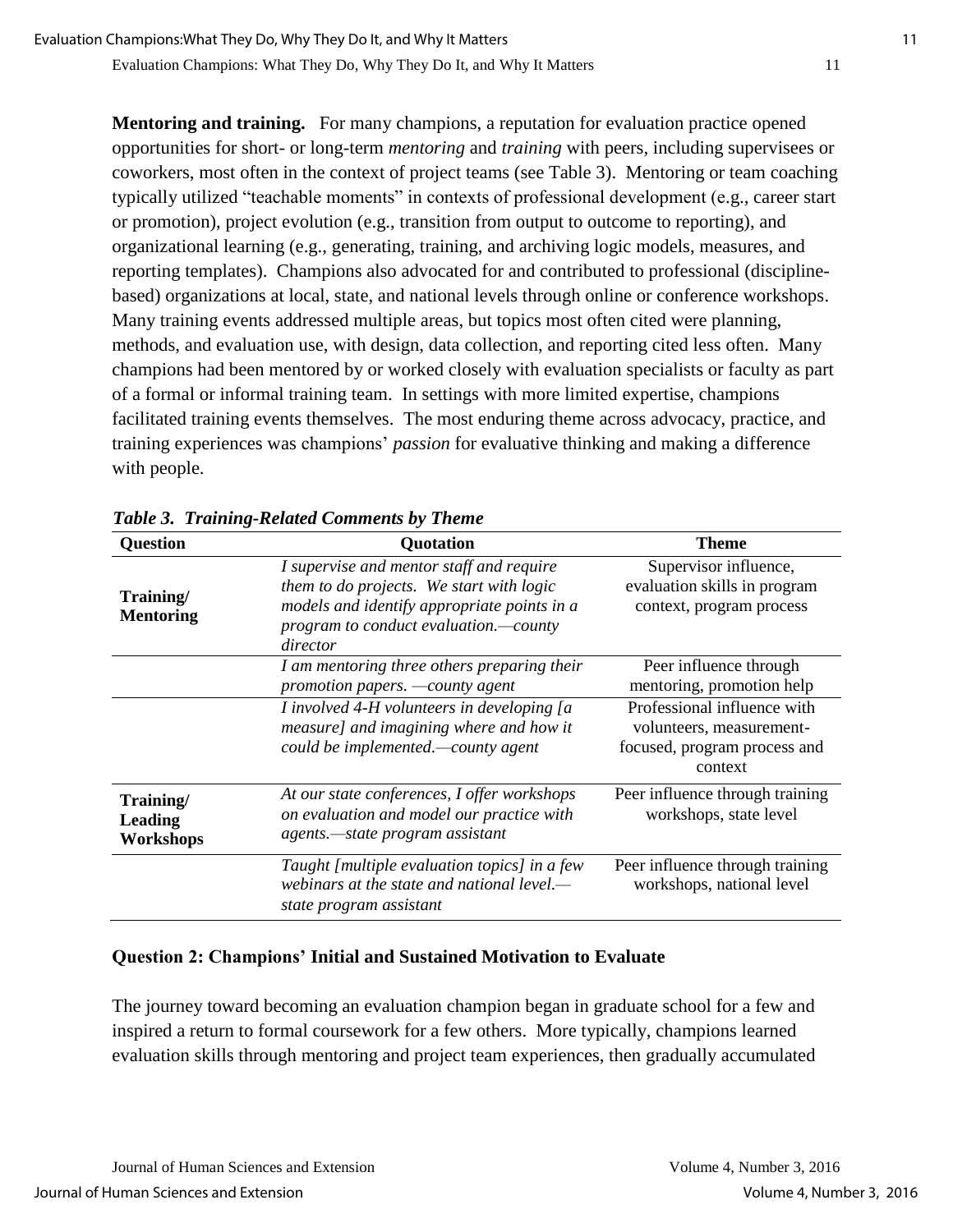more skills through additional projects and professional development. For all respondents, much skill practice was self-taught, trial-and-error, and punctuated by peer learning or working with an expert or mentor.

Accountability requirements may have served to "get their attention" but did not inspire sustained interest, nor did the study of evaluation for its own sake. Rather, interest in evaluation grew from intense interest in a discipline, whether livestock or crop production, nutrition or food safety, and in clientele—producers, youth, or citizens of their county. Many expressed strong commitment to the ideals and institution of Cooperative Extension and viewed evaluation as a means to "tell the Extension story," improve programs, and make a difference in the community.

Sustained motivation was strongly related to early and intensive training, reinforced by rewarding practice. Positive evaluation experiences decreased resistance, reinforced evaluative routines, and increased relevance of evaluation work; as one respondent noted, "[Evaluation] is crucial to the ultimate success of what we do…funding, public relations, building the program for the future." Committed champions' motivation was self-generated and reinforced by new learning, additional funding support, and the rewards of making a difference in the lives of mentees and clients. Not surprisingly, positive feedback from stakeholders sustained motivation, whether it came from meeting a participant at the grocery store or after a presentation to Congress. One agent observed, "I read those statements when I complete my monthly report and it reinvigorates me in terms of what difference my work makes." He added, "finding ways to show impacts of helping…if you can't do that, you're out of business."

Evaluation that seemed irrelevant or was unused was demotivating, as was inadequate time to report or funding cuts despite good evaluation. However, many champions affirmed the value of negative feedback as a way to improve programs and track community needs. Champions sustained motivation by viewing the extra efforts or setbacks of each project in a long-term perspective of improving program and evaluation capacity.

The most enduring theme across advocacy, practice, and training experiences was champions' *passion* for evaluative thinking and making a difference with people, as illustrated by responses below. For many, evaluation was an integral part of the subject taught and extension of relationships with peers or clients: "I teach crop producers pest management strategies, challenging them to explore for insect pests to reduce losses or reduce pesticide application costs" (County agent). Evaluation champions saw the effects of their passion in responses of colleagues: "A light bulb comes on for colleagues when I talk about follow-up tools" (County agent). Finally, evaluative thinking contributed to both focus and broader perspective on the purpose and value of their work: "The reason I work with Extension is that I want to have an impact on my community and improve it, so measuring it and knowing that I have an impact is important to me" (County agent).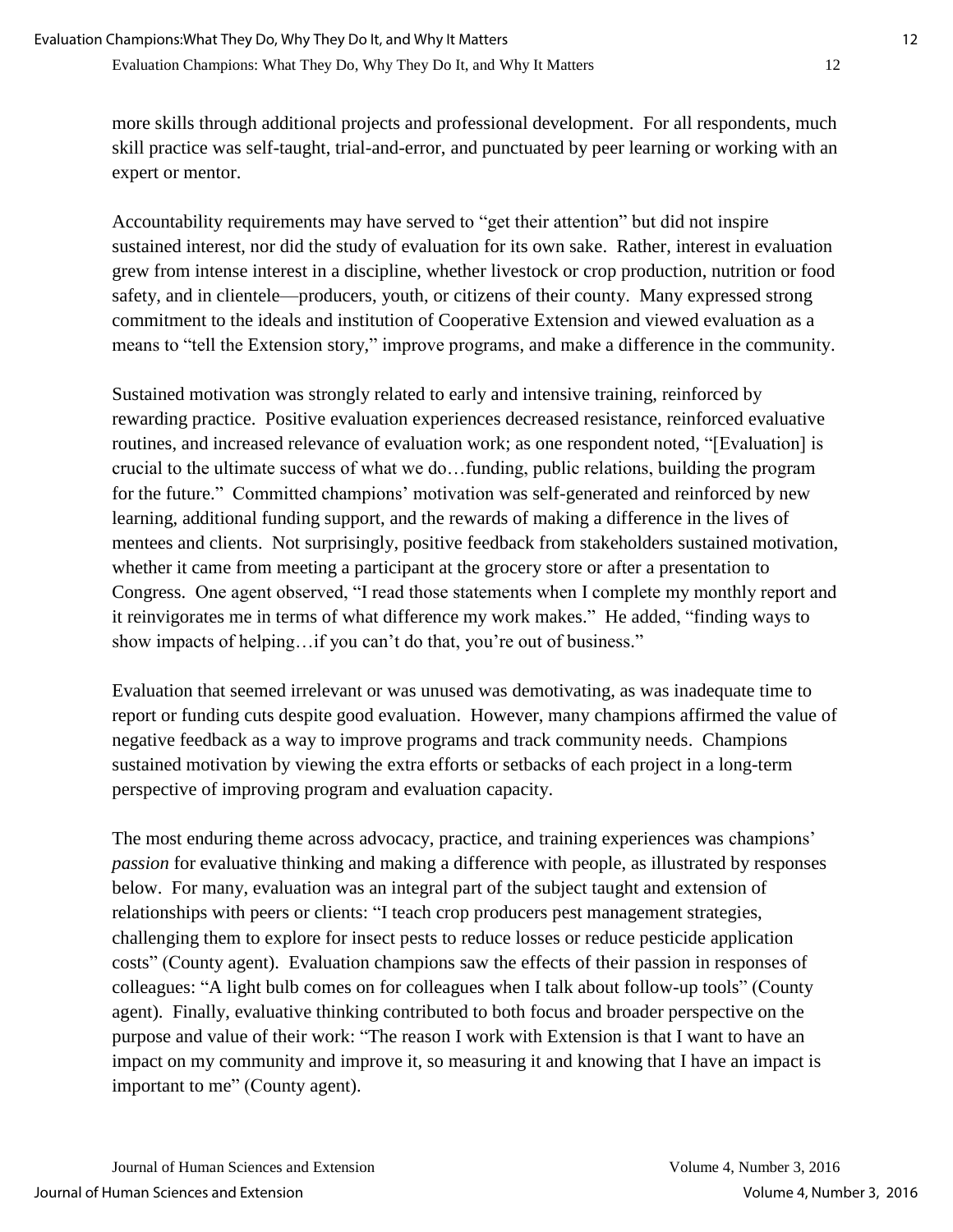#### **Discussion**

This study, the first describing evaluation champions from their own point of view, explored their roles, activities, and initial and sustaining motivations in four diverse Extension systems.

### **Champions' Promotion and Practice of Evaluation**

Consistent with prior organizational learning and ECB research and practice (Cousins et al., 2004; King, 2007; Warrick, 2009), champions engaged three complementary roles as advocates, practitioner-models, and mentor-trainers. Advocacy included "speaking up" in policy groups but more often—and perhaps more effectively—interpreting the value of and opportunities for evaluation to peers, especially in mentoring, project teams, and professional settings. Although sustained funding was the most often cited rationale for evaluating, as expected in the current economic climate, advocacy for client or peer learning and program improvement pointed to champions' influence on building deeper, longer-term foundations for program development.

Project teams and professional groups serve as valuable contexts for give-and-take in skill learning, practice, and mutual support (Bourgeois & Cousins, 2013; Torres et al., 2005), building on basic knowledge gained in formal settings (Arnold, 2006; Cousins et al., 2004; Dillman, 2013; King, 2007). Based on their reputation and enthusiasm for doing evaluation well, champions offered assistance or long-term mentoring to coworkers or supervisees; shared tools; helped with planning, problem-solving, or reporting, as they had been—or wished they had been—mentored. In addition, many champions promoted or provided training for statewide, regional, or national events. As advocates, mentors, trainers, and liaisons to professional evaluators, champions represent both the "personal factor" for peers (Patton, 2008) and organizational catalyst (Preskill & Boyle, 2008; Taylor-Powell & Boyd, 2008), roles critical to ECB and unique to change agents embedded in organizational systems (Warrick, 2009).

Champions perform above organizational norms in evaluative thinking (e.g., routine reporting, evaluation as "necessary evil") and evaluation use (e.g., "paperwork") (Baughman, Boyd, & Franz, 2012; Lamm & Israel, 2013). They prioritized evaluation instrumental use for accountability and funding support but also offered examples of process use to engage clients and partners, practical use to manage projects, and conceptual use of evaluation to educate stakeholders, consistent with Cousins et al. (2004). Simultaneously, doing and using the evaluation process seemed to enhance champions' identity as educators and leaders and their understanding of evaluation as a means to improve programs and make a difference in the lives of peers and program participants. Champions' own role descriptions more often fit the pattern of *indirect influence* which complements expert evaluators' more *direct and intentional* use of process in intensive training and consulting (Kirkhart, 2000, cited in King, 2007). Both roles are critical to ECB readiness (King, 2007) but are expressed differently in different organizations.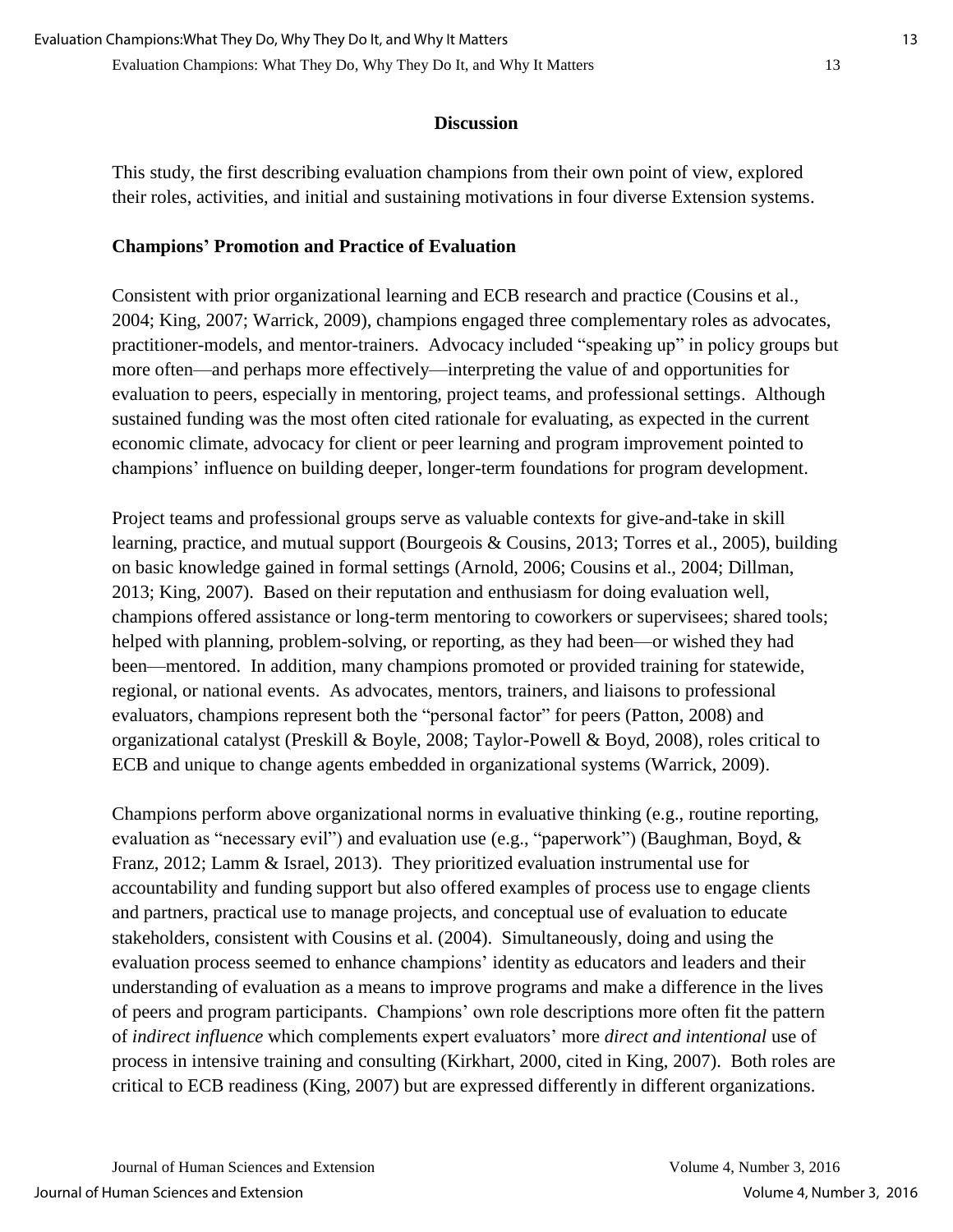#### **Champions' Initial and Sustained Motivation**

Champions' interest in evaluation was shaped by internal passion for their field and clientele, as well as commitment to Extension organization and mission, yet evaluation was viewed as a competency, not an identity. Initially, motivation came from external requirements, perhaps reinforced by academic training or professional orientation. Later, relationships with mentors, early successes with self-directed or team projects, and problem solving with clients led to deeper commitments to *do* and *use* evaluation (Bourgeois & Cousins, 2013; Torres et al., 2005). Organizational investments in cultivating or engaging their skills reinforced champions' motivation, as did practice benefits such as program improvement, sustained or increased funding, and seeing the rewards of mentoring or organizational change. In sum, motivation was anchored in professional practice and reinforced by cognitive and affective rewards.

#### **ECB in Perspective: Why Evaluation Champions Matter**

Taylor-Powell and Boyd's (2008) description of Extension ECB offers a useful framework for reflecting on champions' experiences. Study results illustrate how *professional development* (PD), including training and technical assistance, mentoring, working in project teams, and sharing in multistate communities of practice serves as a watershed for ECB. What stands out in evaluation champions' narratives was their initiative in seeking PD resources, applying lessons, and urging others to pursue meaningful thinking and doing. Where budget cuts or competing training priorities limit formal training, champions connected with experienced practitioners within and beyond Extension. Where training was available, champions achieved higher levels of competence and confidence more rapidly, then applied skills to more of their plan of work. In either case, informal PD networks and self-directed learning contributed more to quantity and quality of growth than formal structures.

Evaluation champions represented critical ECB *resources and supports*, especially via informal networks. However, their effectiveness was limited when expertise, time, technology, and other organizational assets were less available. Champions were much more effective and energized when connected to support systems over an extended time period.

Finally, an *organizational environment* with clear, consistent leadership, policies, and structures that removed barriers and provided support for ECB enabled champions to grow and contribute much more than an organization with shifting priorities, high turnover, or unstable finances. Since much of champions' work and ECB generally is informal, such losses may be invisible but are, nonetheless, profound. In fact, as resources shrink, engaging champions as leaders is more critical for ECB and PD in all areas.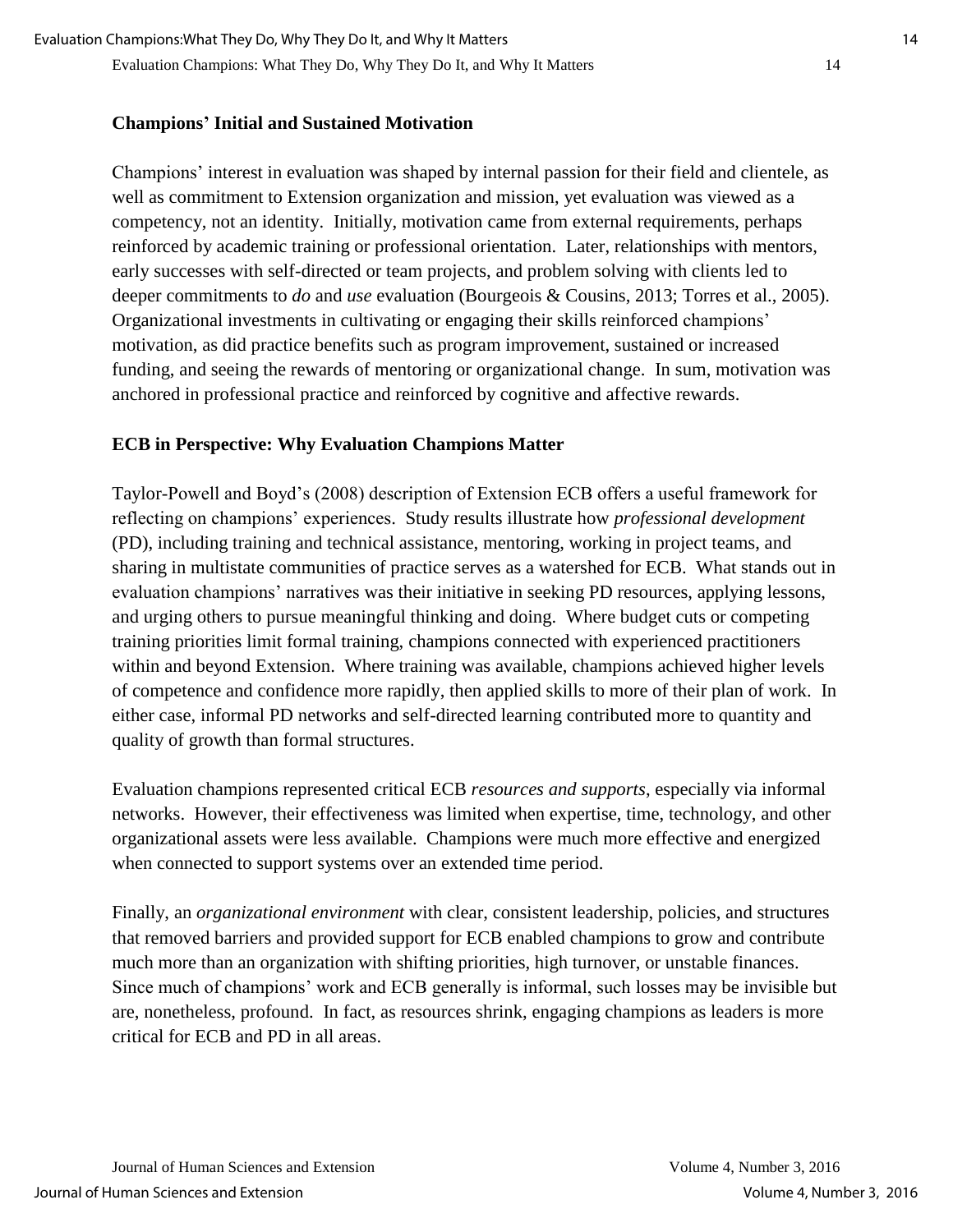Evaluation Champions: What They Do, Why They Do It, and Why It Matters 15

## **Limitations**

As a one-time, purposive, and qualitative study, applications of the findings of this study to other settings should be made with caution. The peer nomination process may have introduced biases towards certain types of individuals, which may have been controlled through other sampling methods. The open-ended interview format captured a breadth of experience in this diverse group but lacked the continuity and detail of a fixed-choice instrument. Data collection in the interviews involved using written notation, paraphrasing, and in-process and follow-up processes that proved efficient and thorough but may have been improved with audiorecording and full verbatim transcription. Coders found more variation by context and respondent experience than initially identified by interviewers, but differences among coders were not analyzed systematically. Diverse perspectives and negotiated consensus of multiple coders aided accuracy and thoroughness of content analysis, yet different coders or processes may have generated different conclusions.

Respondents' descriptions were accepted at face value and not corroborated by alternative methods or explored for all relevant details. The same limitation applies to determining the quality of programs, evaluations, or capacity-building efforts. The study was able to document motivations, activities, and to some extent effects of champions' efforts, but unable to determine the impact of programs or quality of evaluation efforts which they described. Given the exploratory nature of the research and status of most Extension ECB efforts (e.g., consistent effort vs. rigor), attention to these details was not critical to this study but should be investigated in further research.

## **Recommendations for Practice, Research, and Policy**

As an exploratory qualitative study, results may not generalize to all settings, but insights may be useful to some for future practice, research, and policy.

**Practice.** Competent professionals who are passionate about their discipline and people they serve will be most likely to ask, "How can I make (and measure) quality and impact?" First, hire people with these skills. Next, train in basic concepts of planning, implementing, and reporting to help new staff grasp the lingo and logic of programming and evaluation. Then, orient them. Skill mastery requires mentoring and applied practice in real-world settings (e.g., project teams, professional groups). Regularly nurture them. Careful planning and rehearsal of evaluation protocols optimizes effectiveness, as does the use of validated tools and templates. Continuously support them. Evaluation is a skill-set developed over time, not mastered overnight.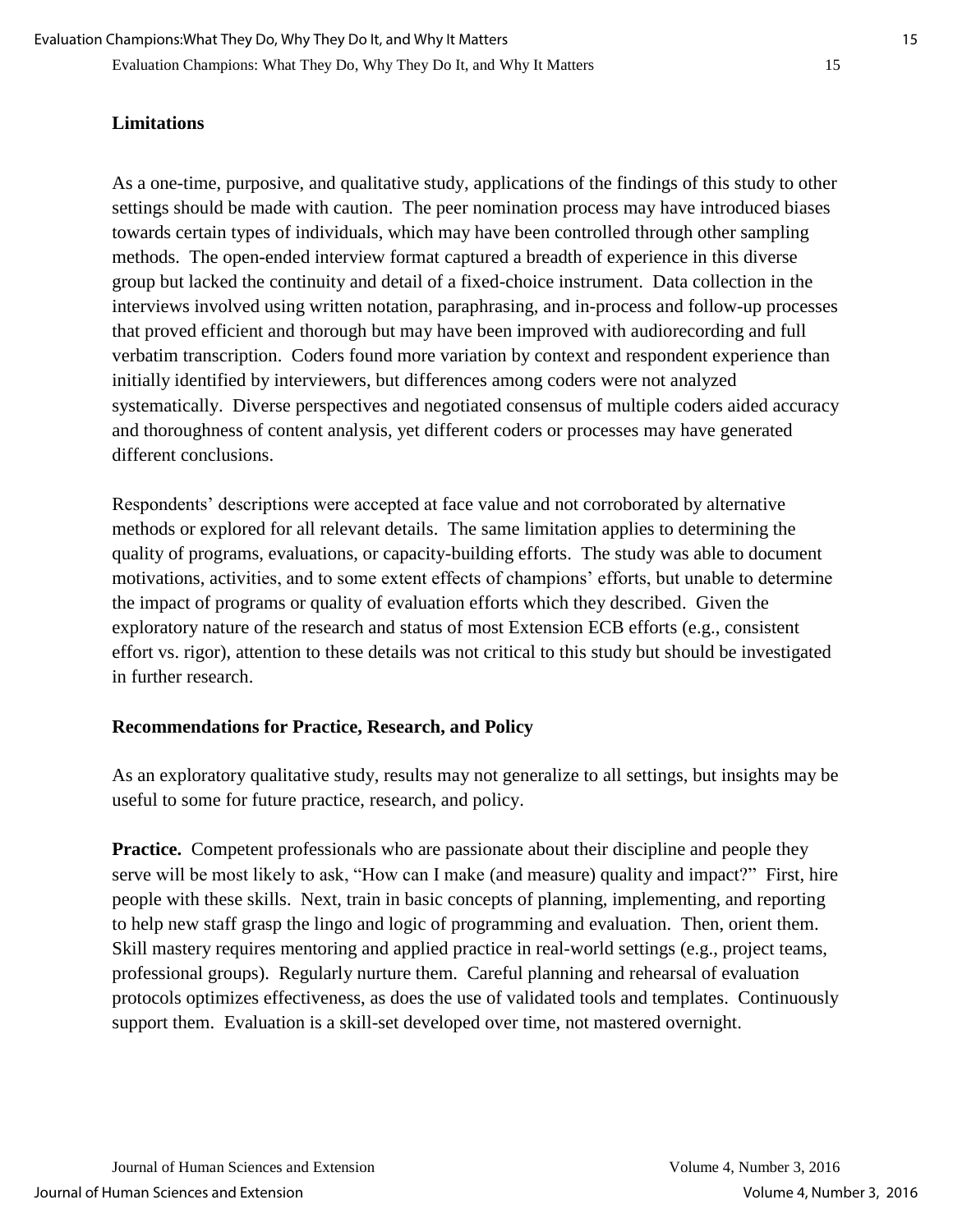Encourage small beginnings (e.g., one project, audience, or tool), providing adequate support (e.g., time, tools, and expertise) to promote steady growth. Exhaustive or isolated efforts promote burnout. Help novice evaluators focus, succeed, and use the process and products of evaluations. Integrate evaluation into experiential learning to facilitate evaluative thinking and doing for clients, peers, partners, and the larger organization. Offer insight on where to target programming, how to connect with clients and evaluate impact, and how to interpret results and improve programs, as these will lead staff to advocate for evaluation. Affirm and engage emerging champions. The slow pace of organizational change may frustrate some. Engage them as contributors where positive change comes more quickly: as a mentor, trainer, advisor, reporter, or partner in multistate efforts. Never stop looking for ways to enhance capacity, use or create resources, or build an evaluation culture. Many narratives in this study illustrate this gradual, practical, personalized process in the emergence of evaluation champions.

**Research.** A more systematic examination is needed to trace the learning pathways and roles of champions, including external evidence for competency, activity, and effects. Research should also address broader and deeper description of contexts that empower or impede champions' emergence and influence. Such studies should include smaller as well as larger organizations and track organizational as well as personal ECB strategies and effects over time. Specifically, research should focus on benefits of basic and intensive training, mentoring, and project teamwork on champions' professional development and subsequent influence across diverse settings and roles.

**Policy and procedures.** Especially in times of retrenchment and rapid change, strategic investments in hiring, training, and supporting (aspiring) evaluation champions are critical to organizational capacity and flexibility in programming, learning, and morale, as well as evaluation (Franz & Townson, 2008). Engaging the insight and enthusiasm of champions in policy and procedure decisions will help administrators build evaluation capacity and morale.

King (2007) noted that front-line champions reach only a small circle of colleagues relative to large-scale policies or training investments. However, this study illustrates that relatively small investments in even a small cadre of motivated professionals can reach more staff more consistently over time and space and at a deeper level (e.g., skill and practice) than might be achieved by a single expert evaluator. Moreover, these champions can bridge evaluation and subject experts, interpret organizational goals and methods for peers, and provide leadership and mentoring at the street level.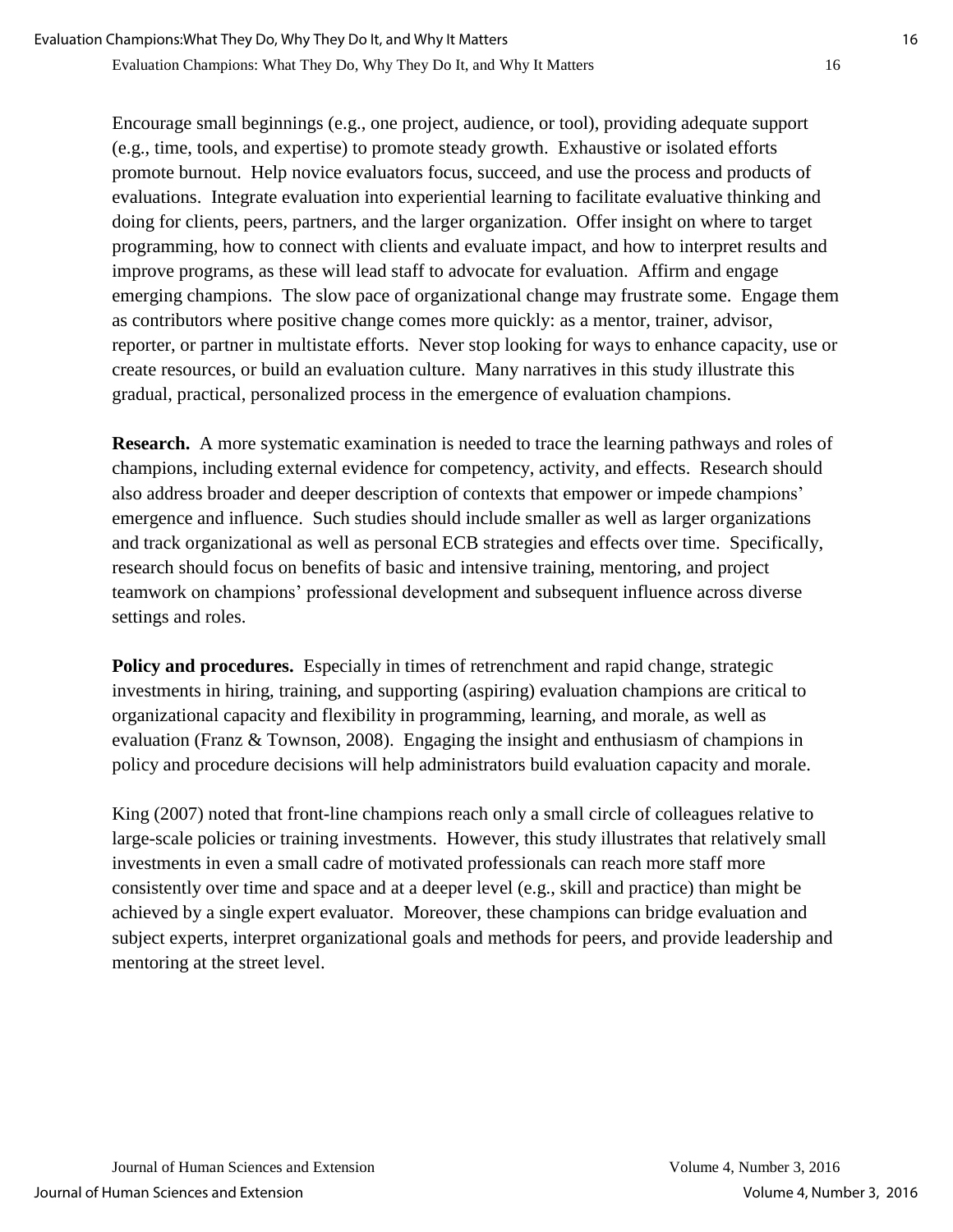#### **References**

- Argryis, C., & Schön, D. (1978). *Organizational learning: A theory of action perspective.* Reading, MA: Addison-Wesley.
- Arnold, M. E. (2006). Developing evaluation capacity in extension 4-H field faculty: A framework for success. *American Journal of Evaluation, 27*(2), 257–269. doi:10.1177/1098214006287989
- Baughman, S., Boyd, H. H., & Franz, N. K. (2012). Non-formal educator use of evaluation results. *[Evaluation and Program Planning,](javascript:__doLinkPostBack() 35*(3), 329–336. doi:10.1016/j.evalprogplan.2011.11.008
- Bourgeois, I., & Cousins, J. B. (2013). Understanding dimensions of organizational evaluation capacity. *American Journal of Evaluation, 34*(3), 299–319. doi:10.1177/1098214013477235
- Carman, J. G. (2007). Evaluation practice among community-based organizations: Research into the reality. *American Journal of Evaluation, 28*(1), 60–75. doi:10.1177/1098214006296245
- Carman, J. G., Fredericks, K. A., & Introcaso, D. (2008). Government and accountability: Paving the way for nonprofits and evaluation. In J. Carman & K. Fredericks (Eds.), Nonprofits and evaluation (pp. 5–12). *New Directions for Evaluation*, *2008*(119)*.* doi:10.1002/ev.265
- Charmaz, K. (2014). *Constructing grounded theory* (2nd ed.). Thousand Oaks, CA: Sage.
- Cousins, J. B., Goh, S. C., Clark, S., & Lee, L. E. (2004). Integrating evaluative inquiry into the organizational culture: A review and synthesis of the knowledge base. *The Canadian Journal of Program Evaluation, 19*(2), 99–141.
- Creswell, J. W. (1998). *Qualitative inquiry and research design: Choosing among five traditions*. Thousand Oaks, CA: Sage.
- Cronbach, L. (Ed.). (1980). *Toward reform of program evaluation*. San Francisco, CA: Jossey-Bass.
- Dillman, L. M. (2013). Evaluator skill-acquisition: Linking educational experiences to competencies. *American Journal of Evaluation, 34*(2), 270–285. doi:10.1177/1098214012464512
- Douglah, M. (1998). *Toward a concept of Extension program evaluation* (Publication G3658-7). Madison, WI: University of Wisconsin Extension. Retrieved from http://learningstore.uwex.edu/Assets/pdfs/G3658-7.pdf
- Franz, N. K., & Townson, L. (2008). The nature of complex organizations: The case of Cooperative Extension. In M. T. Braverman, M. Engle, M. E. Arnold, & R. A. Rennekamp (Eds.), *Program evaluation in a complex organizational system: Lessons from Cooperative Extension* (pp. 5–14)*. New Directions for Evaluation, 2008*(120). doi:10.1002/ev.272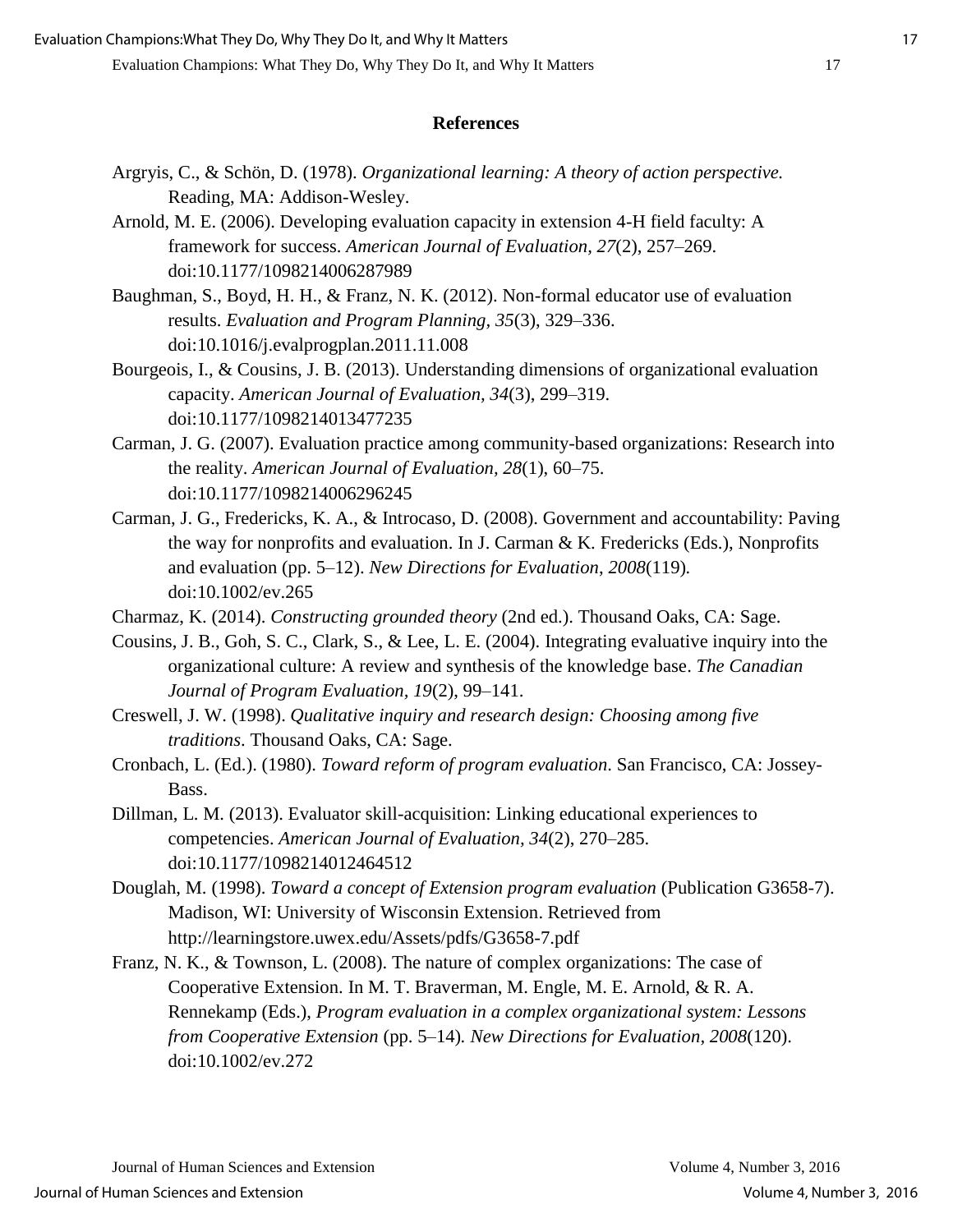- King, J. A. (2007). Developing evaluation capacity through process use. In J. B. Cousins (Ed.), Process use in theory, research, and practice (pp. 45–59). *New Directions for Evaluation*, *2007*(116). doi:10.1002/ev.242
- King, J. A., & Stevahn, L. (2012). *Interactive evaluation practice: Mastering the interpersonal dynamics of program evaluation*. Thousand Oaks, CA: Sage.
- Kvale, S., & Brinkmann, S. (2008). *Interviews: Learning the craft of qualitative research interviewing* (2<sup>nd</sup> ed.). Thousand Oaks, CA: Sage.
- Labin, S. N., Duffy, J. L., Meyers, D. C., Wandersman, A., & Lesesne, C. A. (2012). A research synthesis of the evaluation capacity building literature. *American Journal of Evaluation, 33*(3), 307–338. doi:10.1177/1098214011434608
- Lamm, A. J., & Israel, G. D. (2013). A national examination of Extension professionals' use of evaluation: Does intended use improve effort? *Journal of Human Sciences and Extension*, *1*(1), 49–62. Available at

http://media.wix.com/ugd/c8fe6e\_5b9eec9ff883f1d0efcd9f0731f0c857.pdf

- Lamm, A. J., Israel, G. D., & Harder, A. (2011). Getting to the bottom line: How using evaluation results to enhance Extension programs can lead to greater levels of accountability. *Journal of Agricultural Education, 52*(4), 44–55. doi:10.5032/jae.2011.04044
- Leuci, M. S. (2012). The nature of organizational learning in a state Extension organization. *The Journal of Extension, 50*(3), Article3FEA1. Retrieved from http://www.joe.org/joe/2012june/a1.php
- Llewellyn, D. (2013). Finding first-year success in Extension: Navigating stakeholder needs and institutional expectations. *Journal of Human Sciences and Extension, 1*(1), 115–124.
- Maxwell, J. A. (1996). *Qualitative research design: An interactive approach* (1<sup>st</sup> ed.). Thousand Oaks, CA: Sage.
- McClure, M. M., Fuhrman, N. E., & Morgan, A. C. (2012). Program evaluation competencies of Extension professionals: Implications for continuing professional development. *Journal of Agricultural Education, 53*(4), 85–97. doi:10.5032/jae.2012.04085
- Mertens, D. M. (2005). *Research and evaluation in education and psychology: Integrating diversity with quantitative, qualitative, and mixed methods* (2nd ed.). Thousand Oaks, CA: Sage.
- Miles, M. B., & Huberman, A. M. (1994). *Qualitative data analysis: An expanded sourcebook*  (2nd ed.). London, England: Sage.
- Morariu, J., Athanasiades, K., & Emery, A. (2012). *State of evaluation 2012: Evaluation practice and capacity in the nonprofit sector*. Washington, DC: Innovation Network. Retrieved from www.innonet.org/resources/files/innonet-state-of-evaluation-2012.pdf
- Nevis, E. C., DiBella, A. J., & Gould, J. M. (1995). Understanding organizations as learning systems. *MIT Sloan Management Review, 36*(2), 73–85. Retrieved from http://sloanreview.mit.edu/article/understanding-organizations-as-learning-systems/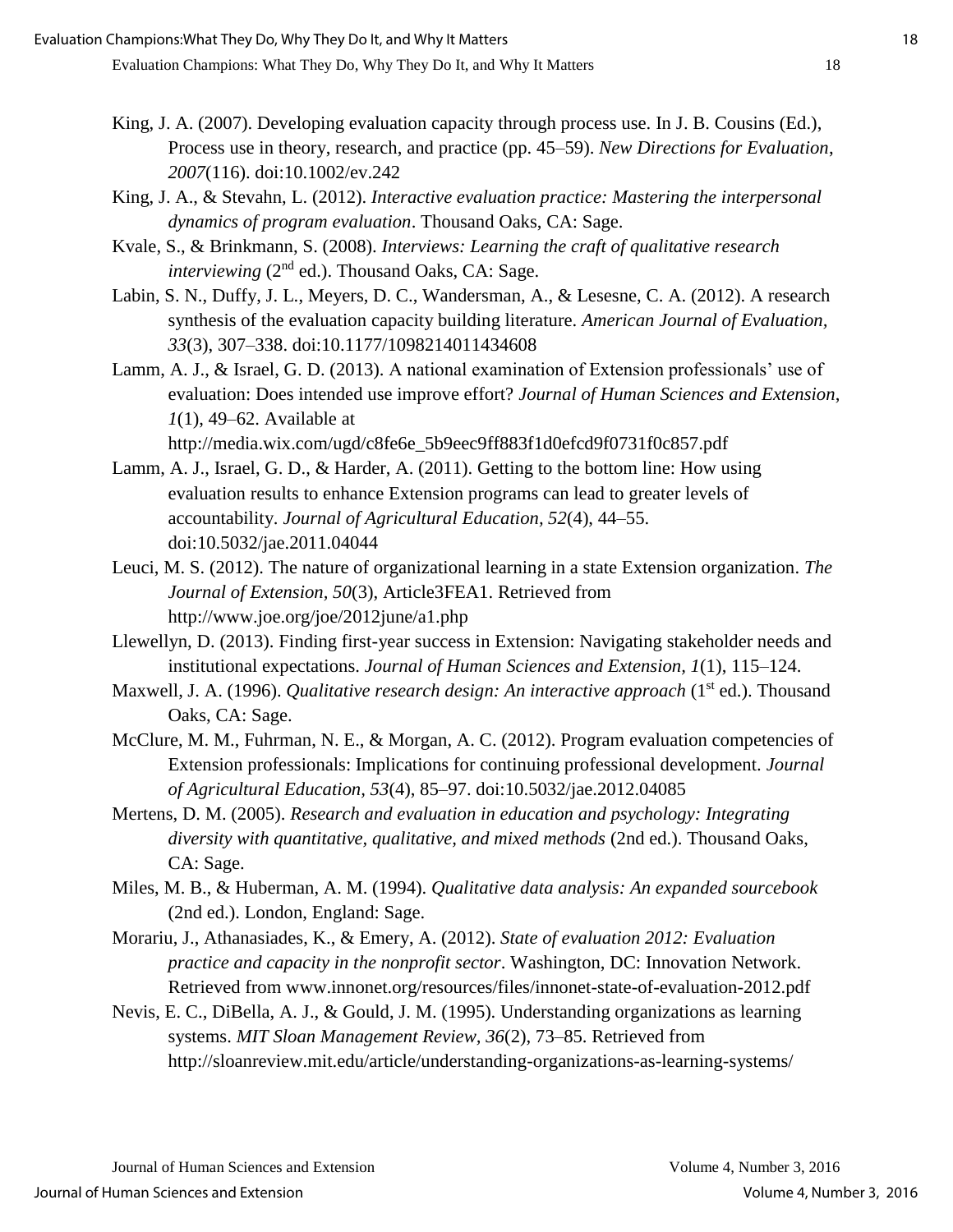- National Institute of Food and Agriculture. (2014). National Institute for Food and Agriculture State and National Partners. Retrieved from https://nifa.usda.gov/partnerships
- Office of Management and Budget (1993). Government Performance and Results Act of 1993. Retrieved from https://www.whitehouse.gov/omb/mgmt-gpra/gplaw2m
- Patton, M. Q. (2008). *Utilization-focused evaluation* (4th ed.)*.* Thousand Oaks, CA: Sage.
- Patton, M. Q. (2011). *Developmental evaluation: Applying complexity concepts to enhance innovation and use*. New York, NY: Guilford Press.
- Preskill, H., & Boyle, S. (2008). A multidisciplinary model of evaluation capacity building. *American Journal of Evaluation, 29*(4), 443–459. doi:10.1177/1098214008324182
- Rennekamp, R. A., & Arnold, M. (2009). What progress, program evaluation: Reflections on a quarter-century of Extension evaluation practice. *Journal of Extension, 47(*3), Article 3COM1. Retrieved from http://www.joe.org/joe/2009june/pdf/JOE\_v47\_3comm1.pdf
- Rennekamp, R. A., & Engle, M. (2008). A case study in organizational change: Evaluation in Cooperative Extension. In M. T. Braverman, M. Engle, M. E. Arnold, & R. A. Rennekamp (Eds.), Program evaluation in a complex organizational system: Lessons from Cooperative Extension (pp. 15–26). *New Directions for Evaluation, 2008*(120). doi:10.1002/ev.273
- Rodgers, P., & Williams, B. (2006). Evaluation for practice improvement and organizational learning. In I. F. Shaw, J. C. Greene, & M. M. Mark, (Eds.). *Sage handbook on evaluation* (pp. 77–98). Thousand Oaks, CA: Sage.
- Rowe, E. (2010). Looking at Extension as a learning organization. *Journal of Extension, 48*(4), Article 4RIB1. Retrieved from http://www.joe.org/joe/2010august/pdf/JOE\_v48\_4rb1.pdf
- Senge, P., Kliener, A., Roberts, C., Ross, R., Roth, G., & Smith, B. (1999). *The dance of change: The challenges of sustaining momentum in learning organizations*. New York, NY: Doubleday.
- Surr, W. (2012). A new approach to accountability: Creating effective learning environments for programs. *Afterschool Matters,* Spring, 38–47. Retrieved from http://files.eric.ed.gov/fulltext/EJ980207.pdf
- Taylor-Powell, E., & Boyd, H. (2008). Evaluation capacity building in complex organizations. In M. T. Braverman, M. Engle, M. E. Arnold, & R. A. Rennekamp (Eds.), Program evaluation in a complex organizational system: Lessons from Cooperative Extension (pp. 55–69)*. New Directions in Evaluation, 2008*(120). doi:10.1002/ev.276
- Tessier, S. (2012). From field notes, to transcripts, to tape recordings: Evolution or combination? *International Journal of Qualitative Methods, 11*(4)*,* 446–460. doi:10.1177/160940691201100410
- Thomas, D. R. (2006). A general inductive approach for analyzing qualitative evaluation data. *American Journal of Evaluation*, *27*(2), 237–246. doi:10.1177/1098214005283748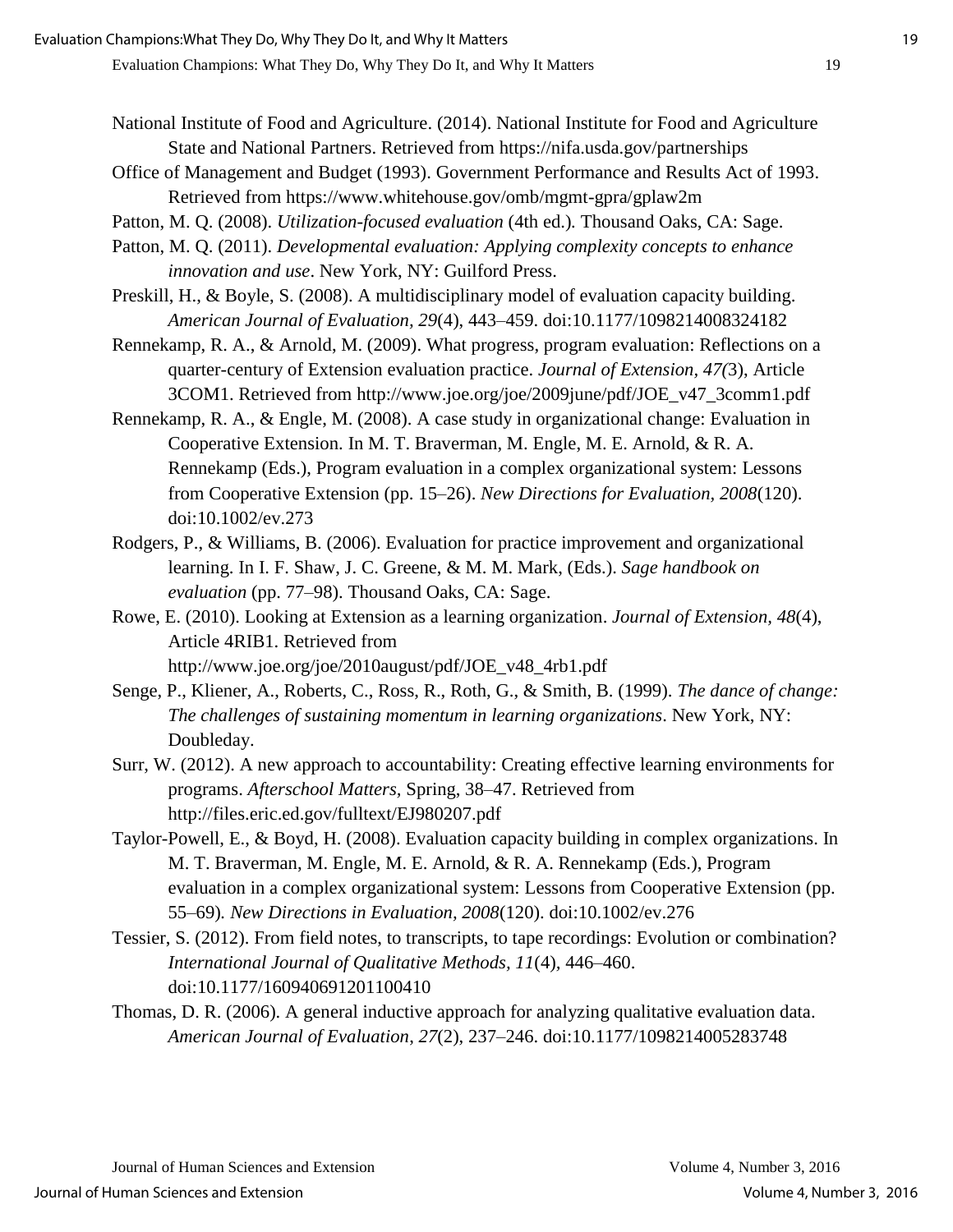- Torres, R. T., & Preskill, H. (2001). Evaluation and organizational learning: Past, present, and future. *American Journal of Evaluation, 22*(3), 387–395. doi:10.1177/109821400102200316
- Torres, R. T., Preskill, H., & Piontek, M. E. (2005). *Evaluation strategies for communicating and reporting: Enhancing learning in organizations* (2<sup>nd</sup> ed.). Thousand Oaks, CA: Sage.
- Volkov, B. B., & King, J. A. (2007). *A checklist for building organizational evaluation capacity*. Retrieved from https://www.wmich.edu/sites/default/files/attachments/u350/2014/ organiziationevalcapacity.pdf
- Walahoski, J., & LeMenestrel, S. (2012). A multi-tiered approach to evaluating a nonformal youth development program. *Journal of Youth Development, 7*(2), 77–81. Article 120702RS002
- Warrick, D. D. (2009). Developing organization change champions: A high payoff investment! *OD Practitioner*, *41*(1), 14–19.

*Benjamin Silliman*, Professor and Extension Specialist, Department of Agricultural and Human Sciences, North Carolina State University, specializes in youth development and evaluation capacity building. He received his PhD in Human Ecology from Kansas State University and Evaluation Practice Certificate from The Evaluators Institute.

*Pennie Crinion* is the Director of Program Planning and Assessment for University of Illinois Extension and holds a doctoral degree from the University of Illinois in Administration, Higher and Continuing Education. Her interests focus on building evaluation capacity in order to measure the changes in youth, adults, and communities brought about by Extension's educational program delivery.

*Thomas Archibald* is an Assistant Professor and Extension Specialist in Virginia Tech's Agricultural, Leadership, and Community Education department and is Chief of Party of the USAID-funded Education and Research in Agriculture project in Senegal. He received his PhD in Adult and Extension Education from Cornell University.

## **Acknowledgement**

The authors thank Brigitte Scott, Glenn Israel, Nancy Franz, Michael Schulman, Walter Schumm, and the editor for comments and conversations on previous drafts of this manuscript.